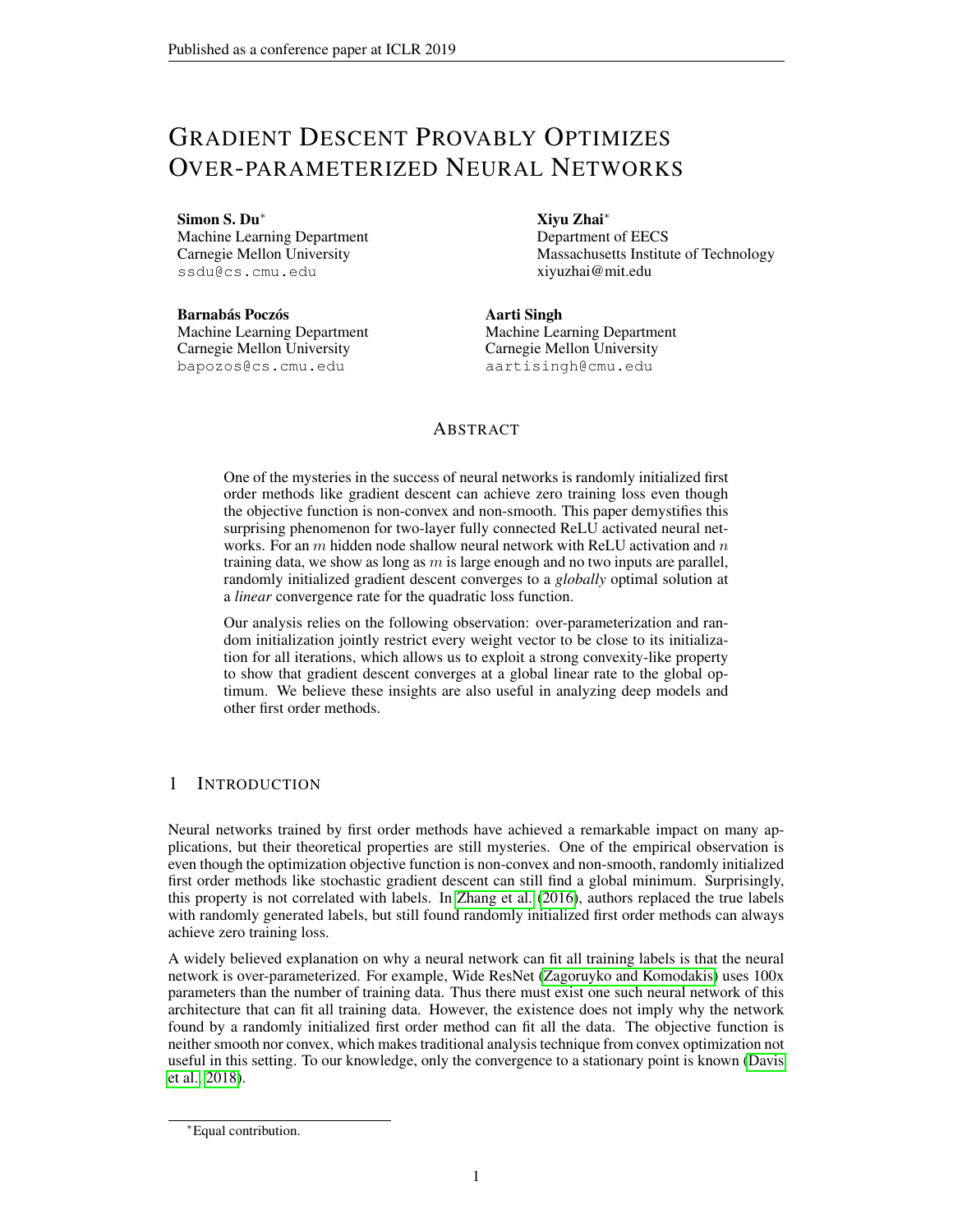In this paper we demystify this surprising phenomenon on two-layer neural networks with rectified linear unit (ReLU) activation. Formally, we consider a neural network of the following form.

$$
f(\mathbf{W}, \mathbf{a}, \mathbf{x}) = \frac{1}{\sqrt{m}} \sum_{r=1}^{m} a_r \sigma\left(\mathbf{w}_r^\top \mathbf{x}\right)
$$
(1)

where  $\mathbf{x} \in \mathbb{R}^d$  is the input,  $\mathbf{w}_r \in \mathbb{R}^d$  is the weight vector of the first layer,  $a_r \in \mathbb{R}$  is the output weight and  $\sigma(\cdot)$  is the ReLU activation function:  $\sigma(z) = z$  if  $z \ge 0$  and  $\sigma(z) = 0$  if  $z < 0$ .

We focus on the empirical risk minimization problem with a quadratic loss. Given a training data set  $\{(\mathbf{x}_i, y_i)\}_{i=1}^n$ , we want to minimize

<span id="page-1-5"></span>
$$
L(\mathbf{W}, \mathbf{a}) = \sum_{i=1}^{n} \frac{1}{2} \left( f(\mathbf{W}, \mathbf{a}, \mathbf{x}_i) - y_i \right)^2.
$$
 (2)

Our main focus of this paper is to analyze the following procedure. We fix the second layer and apply gradient descent  $(GD)$  to optimize the first layer<sup>[1](#page-1-0)</sup>

<span id="page-1-4"></span>
$$
\mathbf{W}(k+1) = \mathbf{W}(k) - \eta \frac{\partial L(\mathbf{W}(k), \mathbf{a})}{\partial \mathbf{W}(k)}.
$$
 (3)

where  $\eta > 0$  is the step size. Here the gradient formula for each weight vector is <sup>[2](#page-1-1)</sup>

$$
\frac{\partial L(\mathbf{W}, \mathbf{a})}{\partial \mathbf{w}_r} = \frac{1}{\sqrt{m}} \sum_{i=1}^n (f(\mathbf{W}, \mathbf{a}, \mathbf{x}_i) - y_i) \mathbf{a}_r \mathbf{x}_i \mathbb{I} \left\{ \mathbf{w}_r^\top \mathbf{x}_i \ge 0 \right\}.
$$
 (4)

Though this is only a shallow fully connected neural network, the objective function is still non-smooth and non-convex due to the use of ReLU activation function.<sup>[3](#page-1-2)</sup> Even for this simple function, why randomly initialized first order method can achieve zero training error is not known. Many previous works have tried to answer this question or similar ones. Attempts include landscape analysis [\(Soudry and Carmon, 2016\)](#page-11-0), partial differential equations [\(Mei et al.\)](#page-11-1), analysis of the dynamics of the algorithm [\(Li and Yuan, 2017\)](#page-11-2), optimal transport theory [\(Chizat and Bach, 2018\)](#page-10-1), to name a few. These results often make strong assumptions on the labels and input distributions or do not imply why randomly initialized first order method can achieve zero training loss. See Section [2](#page-2-0) for detailed comparisons between our result and previous ones.

In this paper, we rigorously prove that as long as no two inputs are parallel and  $m$  is large enough, with randomly initialized a and  $\mathbf{W}(0)$ , gradient descent achieves zero training loss at a linear convergence rate, i.e., it finds a solution  $\mathbf{W}(K)$  with  $L(\mathbf{W}(K)) \leq \epsilon$  in  $K = O(\log(1/\epsilon))$  iterations.<sup>[4](#page-1-3)</sup> Thus, our theoretical result not only shows the global convergence but also gives a quantitative convergence rate in terms of the desired accuracy.

Analysis Technique Overview Our proof relies on the following insights. First we directly analyze the dynamics of each individual prediction  $f(\mathbf{W}, \mathbf{a}, \mathbf{x}_i)$  for  $i = 1, \dots, n$ . This is different from many previous work [\(Du et al., 2017b;](#page-10-2) [Li and Yuan, 2017\)](#page-11-2) which tried to analyze the dynamics of the parameter  $(\mathbf{W})$  we are optimizing. Note because the objective function is non-smooth and non-convex, analysis of the parameter space dynamics is very difficult. In contrast, we find the dynamics of prediction space is governed by the spectral property of a Gram matrix (which can vary in each iteration, c.f. Equation [\(6\)](#page-4-0)) and as long as this Gram matrix's least eigenvalue is lower bounded, gradient descent enjoys a linear rate. It is easy to show as long as no two inputs are parallel, in the initialization phase, this Gram matrix has a lower bounded least eigenvalue. (c.f. Theorem [3.1\)](#page-4-1). Thus the problem reduces to showing the Gram matrix at later iterations is close to that in

<span id="page-1-1"></span><span id="page-1-0"></span><sup>&</sup>lt;sup>1</sup>In Section [3.2,](#page-6-0) we also extend our technique to analyze the setting where we train both layers jointly.

<sup>&</sup>lt;sup>2</sup> Note ReLU is not continuously differentiable. One can view  $\frac{\partial L(\mathbf{W})}{\partial \mathbf{w}_r}$  as a convenient notation for the right hand side of [\(4\)](#page-1-4) and this is the update rule used in practice.

<span id="page-1-2"></span><sup>&</sup>lt;sup>3</sup>We remark that if one fixes the first layer and only optimizes the output layer, then the problem becomes a convex and smooth one. If m is large enough, one can show the global minimum has zero training loss [\(Nguyen](#page-11-3) [and Hein, 2018\)](#page-11-3). Though for both cases (fixing the first layer and fixing the output layer), gradient descent achieves zero training loss, the learned prediction functions are different.

<span id="page-1-3"></span><sup>&</sup>lt;sup>4</sup>Here we omit the polynomial dependency on  $n$  and other data-dependent quantities.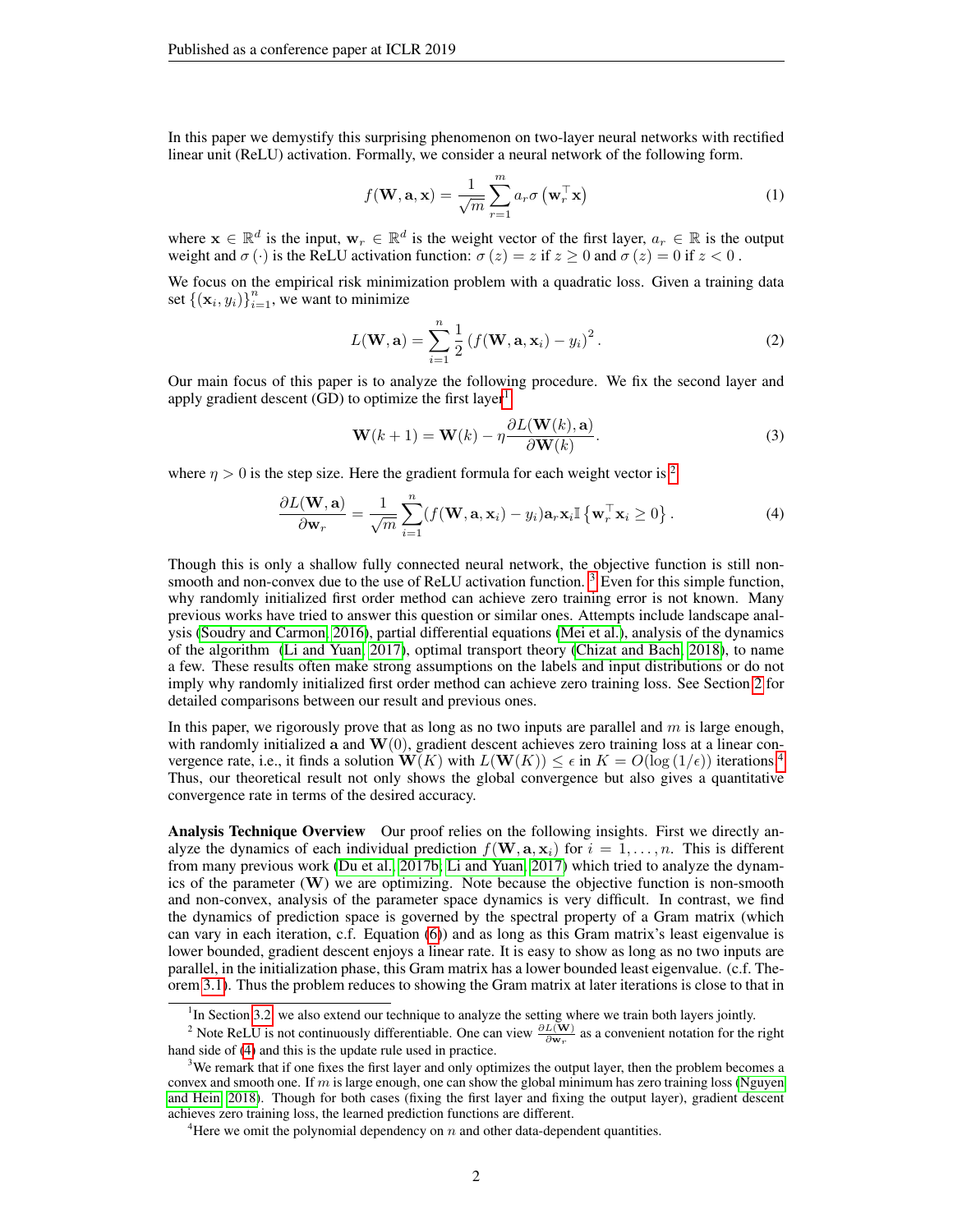the initialization phase. Our second observation is this Gram matrix is only related to the activation patterns ( $\mathbb{I} \{ \mathbf{w}_r^{\top} \mathbf{x}_i \geq 0 \}$ ) and we can use matrix perturbation analysis to show if most of the patterns do not change, then this Gram matrix is close to its initialization. Our third observation is we find over-parameterization, random initialization, and the linear convergence jointly restrict every weight vector  $w_r$  to be close to its initialization. Then we can use this property to show most of the patterns do not change. Combining these insights we prove the first global quantitative convergence result of gradient descent on ReLU activated neural networks for the empirical risk minimization problem. Notably, our proof only uses linear algebra and standard probability bounds so we believe it can be easily generalized to analyze deep neural networks.

**Notations** We let  $[n] = \{1, 2, ..., n\}$ . Given a set S, we use unif  $\{S\}$  to denote the uniform distribution over S. Given an event E, we use  $\mathbb{I}\{\hat{A}\}\$  to be the indicator on whether this event happens. We use  $N(0, I)$  to denote the standard Gaussian distribution. For a matrix **A**, we use  $\mathbf{A}_{ij}$ to denote its  $(i, j)$ -th entry. We use  $\|\cdot\|_2$  to denote the Euclidean norm of a vector, and use  $\|\cdot\|_F$  to denote the Frobenius norm of a matrix. If a matrix A is positive semi-definite, we use  $\lambda_{\min}(A)$  to denote its smallest eigenvalue. We use  $\langle \cdot, \cdot \rangle$  to denote the standard Euclidean inner product between two vectors.

## <span id="page-2-0"></span>2 COMPARISON WITH PREVIOUS RESULTS

In this section, we survey an incomplete list of previous attempts in analyzing why first order methods can find a global minimum.

Landscape Analysis A popular way to analyze non-convex optimization problems is to identify whether the optimization landscape has some good geometric properties. Recently, researchers found if the objective function is smooth and satisfies (1) all local minima are global and (2) for every saddle point, there exists a negative curvature, then the noise-injected (stochastic) gradient descent [\(Jin et al., 2017;](#page-11-4) [Ge et al., 2015;](#page-11-5) [Du et al., 2017a\)](#page-10-3) can find a global minimum in polynomial time. This algorithmic finding encouraged researchers to study whether the deep neural networks also admit these properties.

For the objective function defined in Equation [\(2\)](#page-1-5), some partial results were obtained. [Soudry and](#page-11-0) [Carmon](#page-11-0) [\(2016\)](#page-11-0) showed if  $md \geq n$ , then at every differentiable local minimum, the training error is zero. However, since the objective is non-smooth, it is hard to show gradient descent convergences to a differentiable local minimum. [Xie et al.](#page-12-2) [\(2017\)](#page-12-2) studied the same problem and related the loss to the gradient norm through the least singular value of the "extended feature matrix" D at the stationary points. However, they did not prove the convergence rate of the gradient norm. Interestingly, our analysis relies on the Gram matrix which is  $DD^{\top}$ .

Landscape analyses of ReLU activated neural networks for other settings have also been studied in many previous works [\(Ge et al., 2017;](#page-11-6) [Safran and Shamir, 2016;](#page-11-7) [Zhou and Liang, 2017;](#page-12-3) [Freeman](#page-11-8) [and Bruna, 2016;](#page-11-8) [Hardt and Ma, 2016;](#page-11-9) [Nguyen and Hein, 2018\)](#page-11-3). These works establish favorable landscape properties but none of them implies that gradient descent converges to a global minimizer of the empirical risk. More recently, some negative results have also been discovered [\(Safran and](#page-11-10) [Shamir, 2018;](#page-11-10) [Yun et al., 2018a\)](#page-12-4) and new procedures have been proposed to test local optimality and escape strict saddle points at non-differentiable points [\(Yun et al., 2018b\)](#page-12-5). However, the new procedures cannot find global minima as well. For other activation functions, some previous works showed the landscape does have the desired geometric properties [\(Du and Lee, 2018;](#page-10-4) [Soltanolkotabi](#page-11-11) [et al., 2018;](#page-11-11) [Nguyen and Hein, 2017;](#page-11-12) [Kawaguchi, 2016;](#page-11-13) [Haeffele and Vidal, 2015;](#page-11-14) [Andoni et al.,](#page-10-5) [2014;](#page-10-5) [Venturi et al., 2018;](#page-12-6) [Yun et al., 2018a\)](#page-12-4). However, it is unclear how to extend their analyses to our setting.

Analysis of Algorithm Dynamics Another way to prove convergence result is to analyze the dynamics of first order methods directly. Our paper also belongs to this category. Many previous works assumed (1) the input distribution is Gaussian and (2) the label is generated according to a planted neural network. Based on these two (unrealistic) conditions, it can be shown that randomly initialized (stochastic) gradient descent can learn a ReLU [\(Tian, 2017;](#page-11-15) [Soltanolkotabi, 2017\)](#page-11-16), a single convolutional filter [\(Brutzkus and Globerson, 2017\)](#page-10-6), a convolutional neural network with one filter and one output layer [\(Du et al., 2018b\)](#page-11-17) and residual network with small spectral norm weight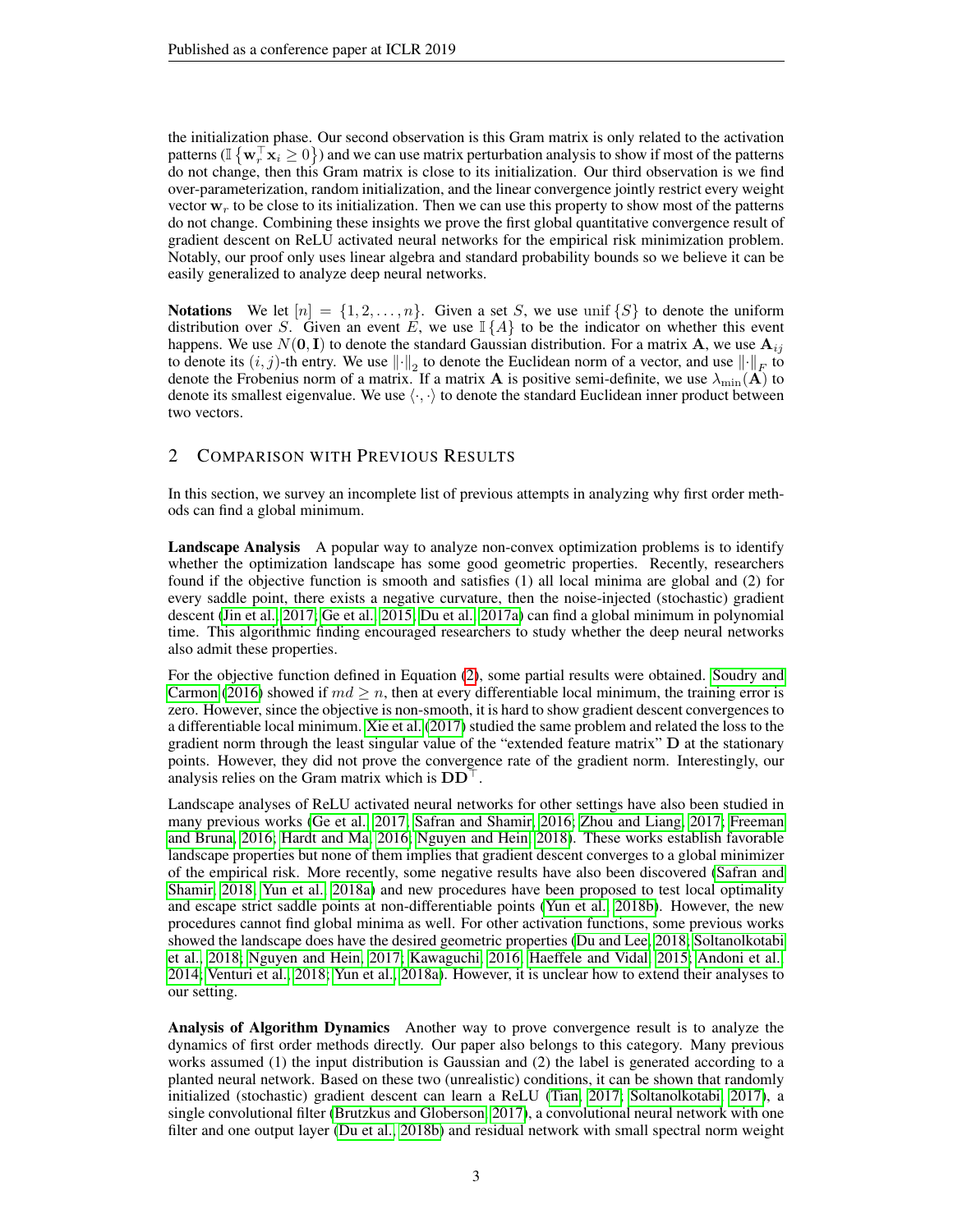matrix [\(Li and Yuan, 2017\)](#page-11-2).<sup>[5](#page-3-0)</sup> Beyond Gaussian input distribution, [Du et al.](#page-10-2) [\(2017b\)](#page-10-2) showed for learning a convolutional filter, the Gaussian input distribution assumption can be relaxed but they still required the label is generated from an underlying true filter. Comparing with these work, our paper does not try to recover the underlying true neural network. Instead, we focus on providing theoretical justification on why randomly initialized gradient descent can achieve zero training loss, which is what we can observe and verify in practice.

[Jacot et al.](#page-11-18) [\(2018\)](#page-11-18) established an asymptotic result showing for the multilayer fully-connected neural network with a smooth activation function, if every layer's weight matrix is infinitely wide, then for finite training time, the convergence of gradient descent can be characterized by a kernel. Our proof technique relies on a Gram matrix which is the kernel matrix in their paper. Our paper focuses on the two-layer neural network with ReLU activation function (non-smooth) and we are able to prove the Gram matrix is stable for infinite training time.

The most related paper is by [Li and Liang](#page-11-19) [\(2018\)](#page-11-19) who observed that when training a two-layer full connected neural network, most of the patterns ( $\mathbb{I} \{ \mathbf{w}_r^{\top} \mathbf{x}_i \ge 0 \}$ ) do not change over iterations, which we also use to show the stability of the Gram matrix. They used this observation to obtain the convergence rate of GD on a two-layer over-parameterized neural network for the cross-entropy loss. They need the number of hidden nodes m scales with  $poly(1/\epsilon)$  where  $\epsilon$  is the desired accuracy. Thus unless the number of hidden nodes  $m \to \infty$ , their result does not imply GD can achieve zero training loss. We improve by allowing the amount of over-parameterization to be independent of the desired accuracy and show GD can achieve zero training loss. Furthermore, our proof is much simpler and more transparent so we believe it can be easily generalized to analyze other neural network architectures.

Other Analysis Approaches [Chizat and Bach](#page-10-1) [\(2018\)](#page-10-1) used optimal transport theory to analyze continuous time gradient descent on over-parameterized models. They required the second layer to be infinitely wide and their results on ReLU activated neural network is only at the formal level. [Mei](#page-11-1) [et al.](#page-11-1) analyzed SGD for optimizing the population loss and showed the dynamics can be captured by a partial differential equation in the suitable scaling limit. They listed some specific examples on input distributions including mixture of Gaussians. However, it is still unclear whether this framework can explain why first order methods can minimize the empirical risk. [Daniely](#page-10-7) [\(2017\)](#page-10-7) built connection between neural networks with kernel methods and showed stochastic gradient descent can learn a function that is competitive with the best function in the conjugate kernel space of the network. Again this work does not imply why first order methods can achieve zero training loss.

## <span id="page-3-3"></span>3 CONTINUOUS TIME ANALYSIS

In this section, we present our result for gradient flow, i.e., gradient descent with infinitesimal step size. The analysis of gradient flow is a stepping stone towards understanding discrete algorithms and this is the main topic of recent work [\(Arora et al., 2018;](#page-10-8) [Du et al., 2018a\)](#page-10-9). In the next section, we will modify the proof and give a quantitative bound for gradient descent with positive step size. Formally, we consider the ordinary differential equation $\delta$  defined by:

$$
\frac{d\mathbf{w}_r(t)}{dt} = -\frac{\partial L(\mathbf{W}(t), \mathbf{a})}{\partial \mathbf{w}_r(t)}
$$

for  $r \in [m]$ . We denote  $u_i(t) = f(\mathbf{W}(t), \mathbf{a}, \mathbf{x}_i)$  the prediction on input  $\mathbf{x}_i$  at time t and we let  $\mathbf{u}(t) = (u_1(t), \dots, u_n(t)) \in \mathbb{R}^n$  be the prediction vector at time t. We state our main assumption.

 $H^{\infty}$  is the Gram matrix induced by the ReLU activation function and the random initialization. Later we will show that during the training, though the Gram matrix may change (c.f. Equation [\(6\)](#page-4-0)), it is still close to  $\mathbf{H}^{\infty}$ . Furthermore, as will be apparent in the proof (c.f. Equation [\(7\)](#page-4-2)),  $\mathbf{H}^{\infty}$  is

<span id="page-3-2"></span>**Assumption 3.1.** *Define matrix*  $\mathbf{H}^{\infty}$   $\in$   $\mathbb{R}^{n \times n}$  *with*  $\mathbf{H}_{ii}^{\infty}$  $\mathbf{H}_{ii}^{\infty}$  =  $\mathbb{E}_{\mathbf{w}\sim N(\mathbf{0},\mathbf{I})}\left[\mathbf{x}_i^\top\mathbf{x}_j\mathbb{I}\left\{\mathbf{w}^\top\mathbf{x}_i\geq 0,\mathbf{w}^\top\mathbf{x}_j\geq 0\right\}\right]$ . We assume  $\lambda_0 \triangleq \lambda_{\min}\left(\mathbf{H}^\infty\right) > 0$ .

<span id="page-3-0"></span><sup>&</sup>lt;sup>5</sup>Since these work assume the label is realizable, converging to global minimum is equivalent to recovering the underlying model.

<span id="page-3-1"></span><sup>&</sup>lt;sup>6</sup>Strictly speaking, this should be differential inclusion [\(Davis et al., 2018\)](#page-10-0)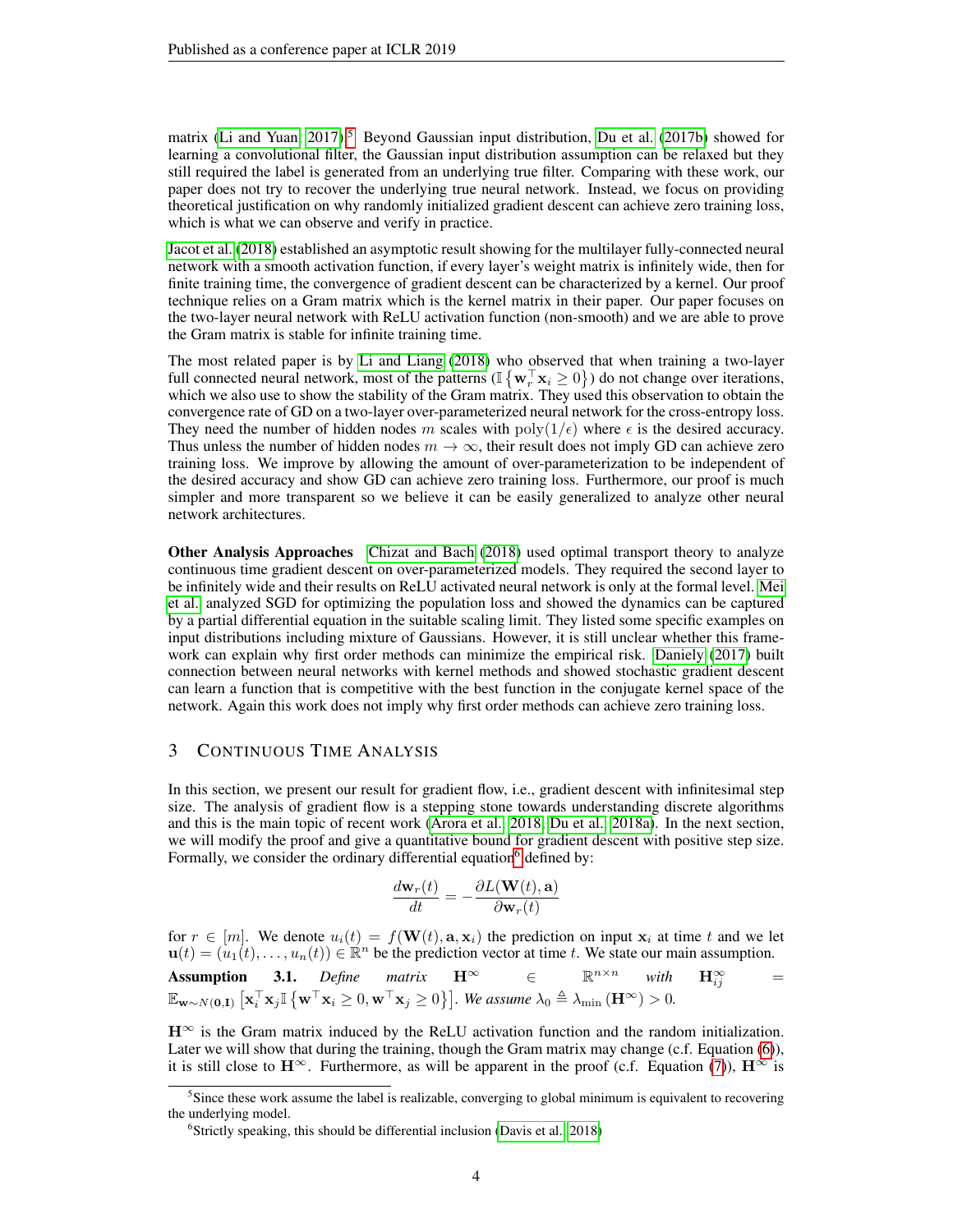the fundamental quantity that determines the convergence rate. Interestingly, various properties of this  $H^{\infty}$  matrix has been studied in previous works [\(Xie et al., 2017;](#page-12-2) [Tsuchida et al., 2017\)](#page-12-7). Now to justify this assumption, the following theorem shows if no two inputs are parallel the least eigenvalue is strictly positive.

<span id="page-4-1"></span>**Theorem 3.1.** *If for any*  $i \neq j$ ,  $\mathbf{x}_i \not\parallel \mathbf{x}_j$ , then  $\lambda_0 > 0$ .

Note for most real world datasets, no two inputs are parallel, so our assumption holds in general. Now we are ready to state our main theorem in this section.

<span id="page-4-4"></span>Theorem 3.2 (Convergence Rate of Gradient Flow). *Suppose Assumption [3.1](#page-3-2) holds and for all*  $i \in [n]$ ,  $\|\mathbf{x}_i\|_2 = 1$  and  $|y_i| \le C$  for some constant C. Then if we set the number of hidden nodes  $m = \Omega\left(\frac{n^6}{\lambda^4 s}\right)$  $\frac{n^6}{\lambda_0^4\delta^3}$  and we i.i.d. initialize  $\mathbf{w}_r \sim N(\mathbf{0}, \mathbf{I})$ *,*  $a_r \sim \text{unif } [\{-1, 1\}]$  *for*  $r \in [m]$ *, then with probability at least*  $1 - \delta$  *over the initialization, we have* 

$$
\left\|\mathbf{u}(t)-\mathbf{y}\right\|_{2}^{2} \leq \exp(-\lambda_{0}t) \left\|\mathbf{u}(0)-\mathbf{y}\right\|_{2}^{2}.
$$

This theorem establishes that if  $m$  is large enough, the training error converges to 0 at a linear rate. Here we assume  $\|\mathbf{x}_i\|_2 = 1$  only for simplicity and it is not hard to relax this condition.<sup>[7](#page-4-3)</sup> The bounded label condition also holds for most real world data set. The number of hidden nodes  $m$ required is  $\Omega\left(\frac{n^6}{\lambda^4 s}\right)$  $\frac{n^6}{\lambda_0^4 \delta^3}$ , which depends on the number of samples  $n, \lambda_0$ , and the failure probability  $\delta$ . Over-parameterization, i.e., the fact  $m = \text{poly}(n, 1/\lambda_0, 1/\delta)$ , plays a crucial role in guaranteeing gradient descent to find the global minimum. In this paper, we only use the simplest concentration inequalities (Hoeffding's and Markov's) in order to have the cleanest proof. We believe using a more advanced concentration analysis we can further improve the dependency. Lastly, we note the specific convergence rate depends on  $\lambda_0$  but independent of the number of hidden nodes m.

#### 3.1 PROOF OF THEOREM [3.2](#page-4-4)

Our first step is to calculate the dynamics of each prediction.

$$
\frac{d}{dt}u_i(t) = \sum_{r=1}^m \langle \frac{\partial f(\mathbf{W}(t), \mathbf{a}, \mathbf{x}_i)}{\partial \mathbf{w}_r(t)}, \frac{d\mathbf{w}_r(t)}{dt} \rangle
$$
\n
$$
= \sum_{j=1}^n (y_j - u_j) \sum_{r=1}^m \langle \frac{\partial f(\mathbf{W}(t), \mathbf{a}, \mathbf{x}_i)}{\partial \mathbf{w}_r(t)}, \frac{\partial f(\mathbf{W}(t), \mathbf{a}, \mathbf{x}_j)}{\partial \mathbf{w}_r(t)} \rangle \triangleq \sum_{j=1}^n (y_j - u_j) \mathbf{H}_{ij}(t) \quad (5)
$$

where  $H(t)$  is an  $n \times n$  matrix with  $(i, j)$ -th entry

$$
\mathbf{H}_{ij}(t) = \frac{1}{m} \mathbf{x}_i^{\top} \mathbf{x}_j \sum_{r=1}^{m} \mathbb{I} \left\{ \mathbf{x}_i^{\top} \mathbf{w}_r(t) \ge 0, \mathbf{x}_j^{\top} \mathbf{w}_r(t) \ge 0 \right\}.
$$
 (6)

With this  $H(t)$  matrix, we can write the dynamics of predictions in a compact way:

<span id="page-4-6"></span><span id="page-4-2"></span><span id="page-4-0"></span>
$$
\frac{d}{dt}\mathbf{u}(t) = \mathbf{H}(t)(\mathbf{y} - \mathbf{u}(t)).
$$
\n(7)

<span id="page-4-7"></span>Remark 3.1. *Note Equation* [\(7\)](#page-4-2) *completely describes the dynamics of the predictions. In the rest of this section, we will show (1) at initialization*  $\|\mathbf{H}(0) - \mathbf{H}^{\infty}\|_2$  *is*  $O(\sqrt{1/m})$  *and (2) for all*  $t > 0$ *,*  $\|\mathbf{H}(t) - \mathbf{H}(0)\|_2$  is  $O(\sqrt{1/m})$ . Therefore, according to Equation [\(7\)](#page-4-2), as  $m \to \infty$ , the dynamics of *the predictions are characterized by* H<sup>∞</sup>*. This is the main reason we believe* H<sup>∞</sup> *is the fundamental quantity that describes this optimization process.*

 $H(t)$  is a time-dependent symmetric matrix. We first analyze its property when  $t = 0$ . The following lemma shows if m is large then  $H(0)$  has a lower bounded least eigenvalue with high probability. The proof is by the standard concentration bound so we defer it to the appendix.

<span id="page-4-5"></span><span id="page-4-3"></span><sup>&</sup>lt;sup>7</sup> More precisely, if  $0 < c_{low} \le ||\mathbf{x}_i||_2 \le c_{high}$  for all  $i \in [n]$ , we only need to change Lemma [3.1](#page-4-5)[-3.3](#page-5-0) to make them depend on  $c_{low}$  and  $c_{high}$  and the amount of over-parameterization m will depend on  $\frac{c_{high}}{c_{low}}$ . We assume  $\|\mathbf{x}_i\|_2 = 1$  so we can present the cleanest proof and focus on our main analysis technique.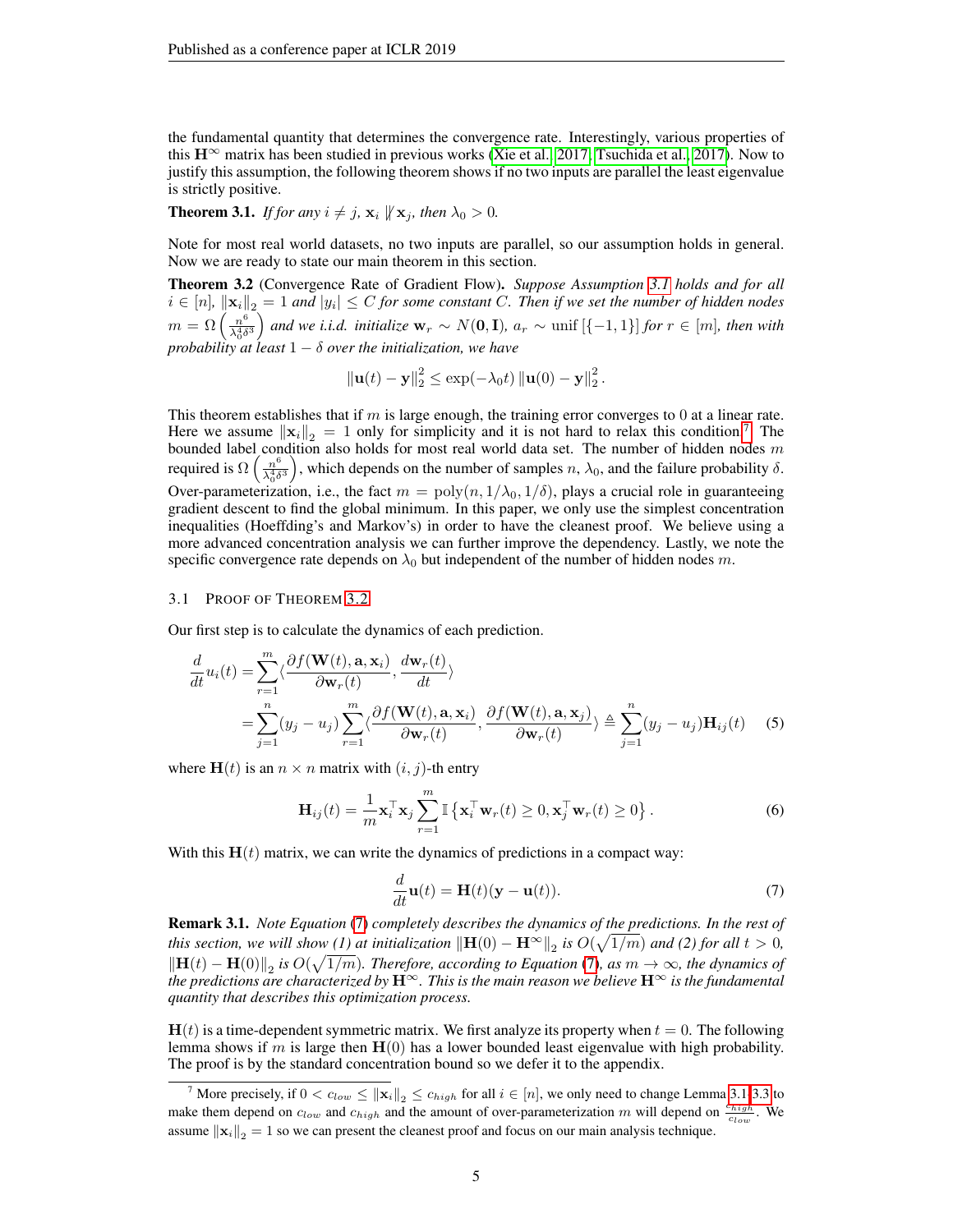**Lemma 3.1.** *If*  $m = \Omega \left( \frac{n^2}{\lambda^2} \right)$  $\frac{n^2}{\lambda_0^2}\log\left(\frac{n}{\delta}\right)\Big)$ , we have with probability at least  $1-\delta$ ,  $\|\mathbf{H}(0)-\mathbf{H}^{\infty}\|_2\leq\frac{\lambda_0}{4}$ and  $\lambda_{\min}(\mathbf{H}(0)) \geq \frac{3}{4}\lambda_0$ .

Our second step is to show  $H(t)$  is stable in terms of  $W(t)$ . Formally, the following lemma shows for any W close to  $W(0)$ , the induced Gram matrix H is close to  $H(0)$  and has a lower bounded least eigenvalue.

<span id="page-5-1"></span>**Lemma 3.2.** *If*  $w_1, \ldots, w_m$  *are i.i.d. generated from*  $N(0, I)$ *, then with probability at least*  $1 - \delta$ *, the following holds. For any set of weight vectors*  $\mathbf{w}_1, \ldots, \mathbf{w}_m \in \mathbb{R}^d$  *that satisfy for any*  $r \in [m]$ *,*  $\|\mathbf{w}_r(0) - \mathbf{w}_r\|_2 \leq \frac{c\delta\lambda_0}{n^2}$   $\triangleq$  *R* for some small positive constant c, then the matrix  $\mathbf{H} \in \mathbb{R}^{n \times n}$  defined *by*

$$
\mathbf{H}_{ij} = \frac{1}{m} \mathbf{x}_i^{\top} \mathbf{x}_j \sum_{r=1}^{m} \mathbb{I} \left\{ \mathbf{w}_r^{\top} \mathbf{x}_i \ge 0, \mathbf{w}_r^{\top} \mathbf{x}_j \ge 0 \right\}
$$

*satisfies*  $\left\Vert \mathbf{H}-\mathbf{H}(0)\right\Vert _{2}<\frac{\lambda_{0}}{4}$  and  $\lambda_{\min}\left(\mathbf{H}\right)>\frac{\lambda_{0}}{2}$ .

This lemma plays a crucial role in our analysis so we give the proof below.

*Proof of Lemma [3.2](#page-5-1)* We define the event

$$
A_{ir} = \left\{ \exists \mathbf{w} : \|\mathbf{w} - \mathbf{w}_r(0)\| \leq R, \mathbb{I} \left\{ \mathbf{x}_i^{\top} \mathbf{w}_r(0) \geq 0 \right\} \neq \mathbb{I} \left\{ \mathbf{x}_i^{\top} \mathbf{w} \geq 0 \right\} \right\}.
$$

Note this event happens if and only if  $|\mathbf{w}_r(0)^\top \mathbf{x}_i| < R$ . Recall  $\mathbf{w}_r(0) \sim N(\mathbf{0}, \mathbf{I})$ . By anticoncentration inequality of Gaussian, we have  $P(A_{ir}) = P_{z \sim N(0,1)}(|z| < R) \leq \frac{2R}{\sqrt{2\pi}}$  $\frac{R}{2\pi}$ . Therefore, for any set of weight vectors  $w_1, \ldots, w_m$  that satisfy the assumption in the lemma, we can bound the entry-wise deviation on their induced matrix **H**: for any  $(i, j) \in [n] \times [n]$ 

$$
\mathbb{E}[\|\mathbf{H}_{ij}(0) - \mathbf{H}_{ij}|\]
$$
\n
$$
= \mathbb{E}\left[\frac{1}{m}\left|\mathbf{x}_i^{\top}\mathbf{x}_j\sum_{r=1}^m\left(\mathbb{I}\left\{\mathbf{w}_r(0)^{\top}\mathbf{x}_i \ge 0, \mathbf{w}_r(0)^{\top}\mathbf{x}_j \ge 0\right\} - \mathbb{I}\left\{\mathbf{w}_r^{\top}\mathbf{x}_i \ge 0, \mathbf{w}_r^{\top}\mathbf{x}_j \ge 0\right\}\right)\right|\right]
$$
\n
$$
\leq \frac{1}{m}\sum_{r=1}^m \mathbb{E}\left[\mathbb{I}\left\{A_{ir} \cup A_{jr}\right\}\right] \leq \frac{4R}{\sqrt{2\pi}}
$$

where the expectation is taken over the random initialization of  $w_1(0), \ldots, w_m(0)$ . Summing over  $(i, j)$ , we have  $\mathbb{E}\left[\sum_{(i,j)=(1,1)}^{(n,n)} |\mathbf{H}_{ij} - \mathbf{H}_{ij}(0)|\right] \le \frac{4n^2 R}{\sqrt{2\pi}}$  $\frac{2R}{2\pi}$ . Thus by Markov's inequality, with probability 1 – δ, we have  $\sum_{(i,j)=(1,1)}^{(n,n)} |\mathbf{H}_{ij} - \mathbf{H}_{ij}(0)| \leq \frac{4n^2 R}{\sqrt{2\pi} \delta}$ . Next, we use matrix perturbation theory to bound the deviation from the initialization

$$
\|\mathbf{H} - \mathbf{H}(0)\|_2 \le \|\mathbf{H} - \mathbf{H}(0)\|_F \le \sum_{(i,j)=(1,1)}^{(n,n)} |\mathbf{H}_{ij} - \mathbf{H}_{ij}(0)| \le \frac{4n^2R}{\sqrt{2\pi\delta}}.
$$

Lastly, we lower bound the smallest eigenvalue by plugging in  $R$ 

$$
\lambda_{\min}(\mathbf{H}) \ge \lambda_{\min}(\mathbf{H}(0)) - \frac{4n^2 R}{\sqrt{2\pi}\delta} \ge \frac{\lambda_0}{2}.\quad \Box
$$

The next lemma shows two facts if the least eigenvalue of  $H(t)$  is lower bounded. First, the loss converges to 0 at a linear convergence rate. Second,  $w_r(t)$  is close to the initialization for every  $r \in [m]$ . This lemma clearly demonstrates the power of over-parameterization.

<span id="page-5-0"></span>**Lemma 3.3.** Suppose for 
$$
0 \le s \le t
$$
,  $\lambda_{\min}(\mathbf{H}(s)) \ge \frac{\lambda_0}{2}$ . Then we have  $||\mathbf{y} - \mathbf{u}(t)||_2^2 \le \exp(-\lambda_0 t) ||\mathbf{y} - \mathbf{u}(0)||_2^2$  and for any  $r \in [m]$ ,  $||\mathbf{w}_r(t) - \mathbf{w}_r(0)||_2 \le \frac{\sqrt{n}||\mathbf{y} - \mathbf{u}(0)||_2}{\sqrt{m}\lambda_0} \triangleq R'$ .

*Proof of Lemma* [3.3](#page-5-0) Recall we can write the dynamics of predictions as  $\frac{d}{dt}$ **u**(t) = **H**(**y** – **u**(t)). We can calculate the loss function dynamics

$$
\frac{d}{dt} \|\mathbf{y} - \mathbf{u}(t)\|_2^2 = -2(\mathbf{y} - \mathbf{u}(t))^\top \mathbf{H}(t) (\mathbf{y} - \mathbf{u}(t))
$$
  

$$
\leq -\lambda_0 \|\mathbf{y} - \mathbf{u}(t)\|_2^2.
$$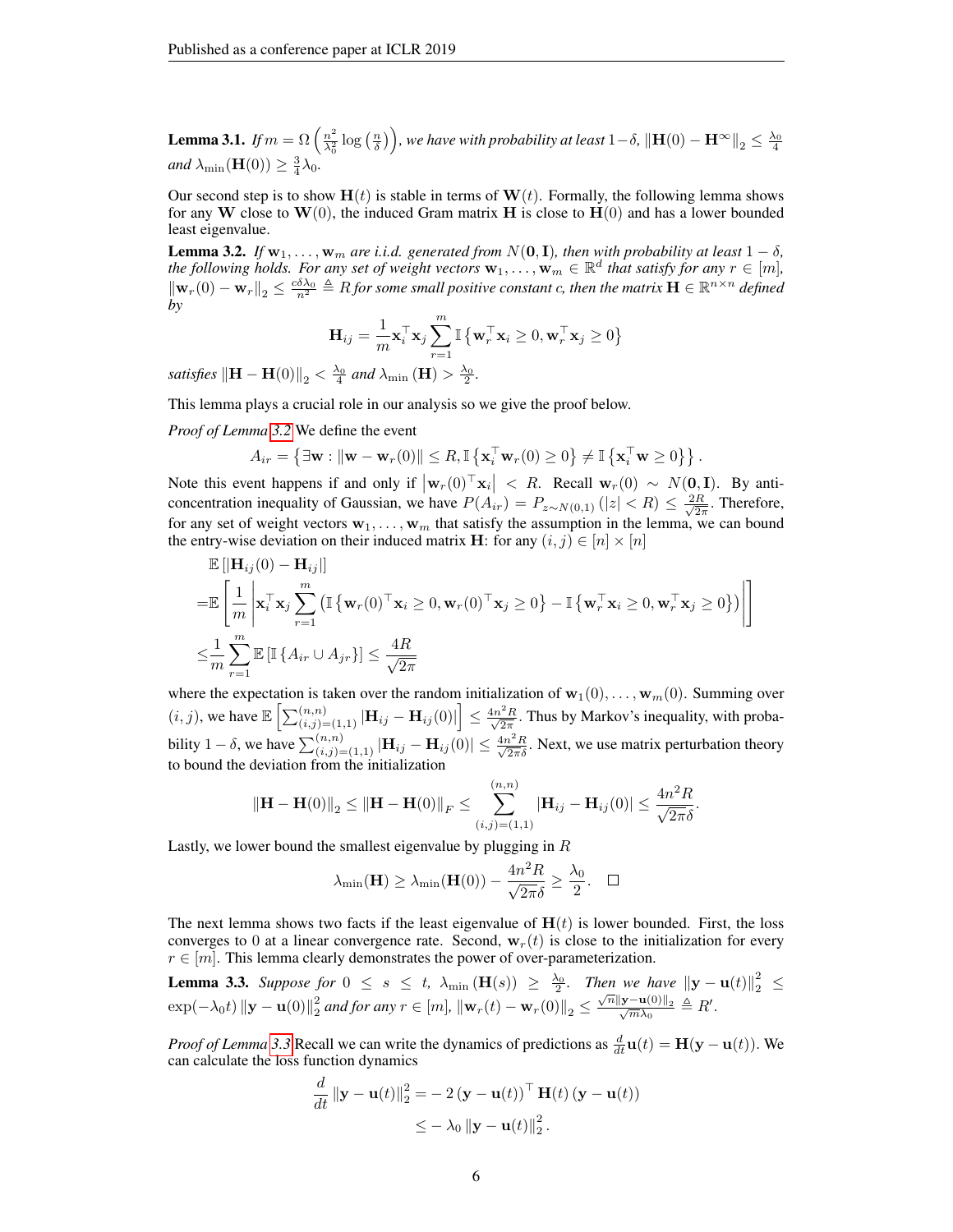Thus we have  $\frac{d}{dt} \left( \exp(\lambda_0 t) ||\mathbf{y} - \mathbf{u}(t)||_2^2 \right) \le 0$  and  $\exp(\lambda_0 t) ||\mathbf{y} - \mathbf{u}(t)||_2^2$  is a decreasing function with respect to  $t$ . Using this fact we can bound the loss

$$
\|\mathbf{y}-\mathbf{u}(t)\|_2^2 \leq \exp(-\lambda_0 t) \left\|\mathbf{y}-\mathbf{u}(0)\right\|_2^2.
$$

Therefore,  $u(t) \rightarrow y$  exponentially fast. Now we bound the gradient norm. Recall for  $0 \le s \le t$ ,

$$
\left\| \frac{d}{ds} \mathbf{w}_r(s) \right\|_2 = \left\| \sum_{i=1}^n (y_i - u_i) \frac{1}{\sqrt{m}} a_r \mathbf{x}_i \mathbb{I} \left\{ \mathbf{w}_r(s)^\top \mathbf{x}_i \ge 0 \right\} \right\|_2
$$
  

$$
\le \frac{1}{\sqrt{m}} \sum_{i=1}^n |y_i - u_i(s)| \le \frac{\sqrt{n}}{\sqrt{m}} \left\| \mathbf{y} - \mathbf{u}(s) \right\|_2 \le \frac{\sqrt{n}}{\sqrt{m}} \exp(-\lambda_0 s) \left\| \mathbf{y} - \mathbf{u}(0) \right\|_2.
$$

Integrating the gradient, we can bound the distance from the initialization

$$
\left\|\mathbf{w}_{r}(t)-\mathbf{w}_{r}(0)\right\|_{2} \leq \int_{0}^{t} \left\|\frac{d}{ds}\mathbf{w}_{r}(s)\right\|_{2} ds \leq \frac{\sqrt{n} \left\|\mathbf{y}-\mathbf{u}(0)\right\|_{2}}{\sqrt{m}\lambda_{0}}. \quad \Box
$$

The next lemma shows if  $R' < R$ , the conditions in Lemma [3.2](#page-5-1) and [3.3](#page-5-0) hold for all  $t \geq 0$ . The proof is by contradiction and we defer it to appendix.

<span id="page-6-2"></span>**Lemma 3.4.** If  $R' < R$ , we have for all  $t \geq 0$ ,  $\lambda_{\min}(\mathbf{H}(t)) \geq \frac{1}{2}\lambda_0$ , for all  $r \in [m]$ ,  $\|\mathbf{w}_r(t) - \mathbf{w}_r(0)\|_2 \le R'$  *and*  $\|\mathbf{y} - \mathbf{u}(t)\|_2^2 \le \exp(-\lambda_0 t) \|\mathbf{y} - \mathbf{u}(0)\|_2^2$ .

Thus it is sufficient to show  $R' < R$  which is equivalent to  $m = \Omega\left(\frac{n^5 \|\mathbf{y} - \mathbf{u}(0)\|^2_2}{\lambda_0^4 \delta^2}\right)$ . We bound

$$
\mathbb{E}\left[\|\mathbf{y}-\mathbf{u}(0)\|_2^2\right] = \sum_{i=1}^n (y_i^2 + y_i \mathbb{E}\left[f(\mathbf{W}(0), \mathbf{a}, \mathbf{x}_i)\right] + \mathbb{E}\left[f(\mathbf{W}(0), \mathbf{a}, \mathbf{x}_i)^2\right]) = \sum_{i=1}^n (y_i^2 + 1) = O(n).
$$

Thus by Markov's inequality, we have with probability at least  $1 - \delta$ ,  $\|\mathbf{y} - \mathbf{u}(0)\|^2_2 = O(\frac{n}{\delta})$ . Plugging in this bound we prove the theorem.

#### <span id="page-6-0"></span>3.2 JOINTLY TRAINING BOTH LAYERS

In this subsection, we showcase our proof technique can be applied to analyze the convergence of gradient flow for jointly training both layers. Formally, we consider the ordinary differential equation defined by:

$$
\frac{d\mathbf{w}_r(t)}{dt} = -\frac{\partial L(\mathbf{W}(t), \mathbf{a}(t))}{\partial \mathbf{w}_r(t)} \text{ and } \frac{d\mathbf{w}_r(t)}{dt} = -\frac{\partial L(\mathbf{W}(t), \mathbf{a}(t))}{\partial \mathbf{a}_r(t)}
$$

for  $r = 1, \ldots, m$ . The following theorem shows using gradient flow to jointly train both layers, we can still enjoy linear convergence rate towards zero loss.

<span id="page-6-1"></span>Theorem 3.3 (Convergence Rate of Gradient Flow for Training Both Layers). *Under the same* assumptions as in Theorem [3.2,](#page-4-4) if we set the number of hidden nodes  $m = \Omega\left(\frac{n^6 \log(m/\delta)}{N^4 s^3}\right)$  $\frac{\log(m/\delta)}{\lambda_0^4\delta^3}$  and we *i.i.d. initialize*  $w_r \sim N(0, I)$ *,*  $a_r \sim \text{unif } [\{-1, 1\}]$  *for*  $r \in [m]$ *, with probability at least*  $1 - \delta$  *over the initialization we have*

$$
\left\|\mathbf{u}(t)-\mathbf{y}\right\|_{2}^{2} \leq \exp(-\lambda_{0}t) \left\|\mathbf{u}(0)-\mathbf{y}\right\|_{2}^{2}.
$$

Theorem [3.3](#page-6-1) shows under the same assumptions as in Theorem [3.2,](#page-4-4) we can achieve the same convergence rate as that of only training the first layer. The proof of Theorem [3.3](#page-6-1) relies on the same arguments as the proof of Theorem [3.2.](#page-4-4) Again we consider the dynamics of the predictions and this dynamics is characterized by a Gram matrix. We can show for all  $t > 0$ , this Gram matrix is close to the Gram matrix at the initialization phase. We refer readers to appendix for the full proof.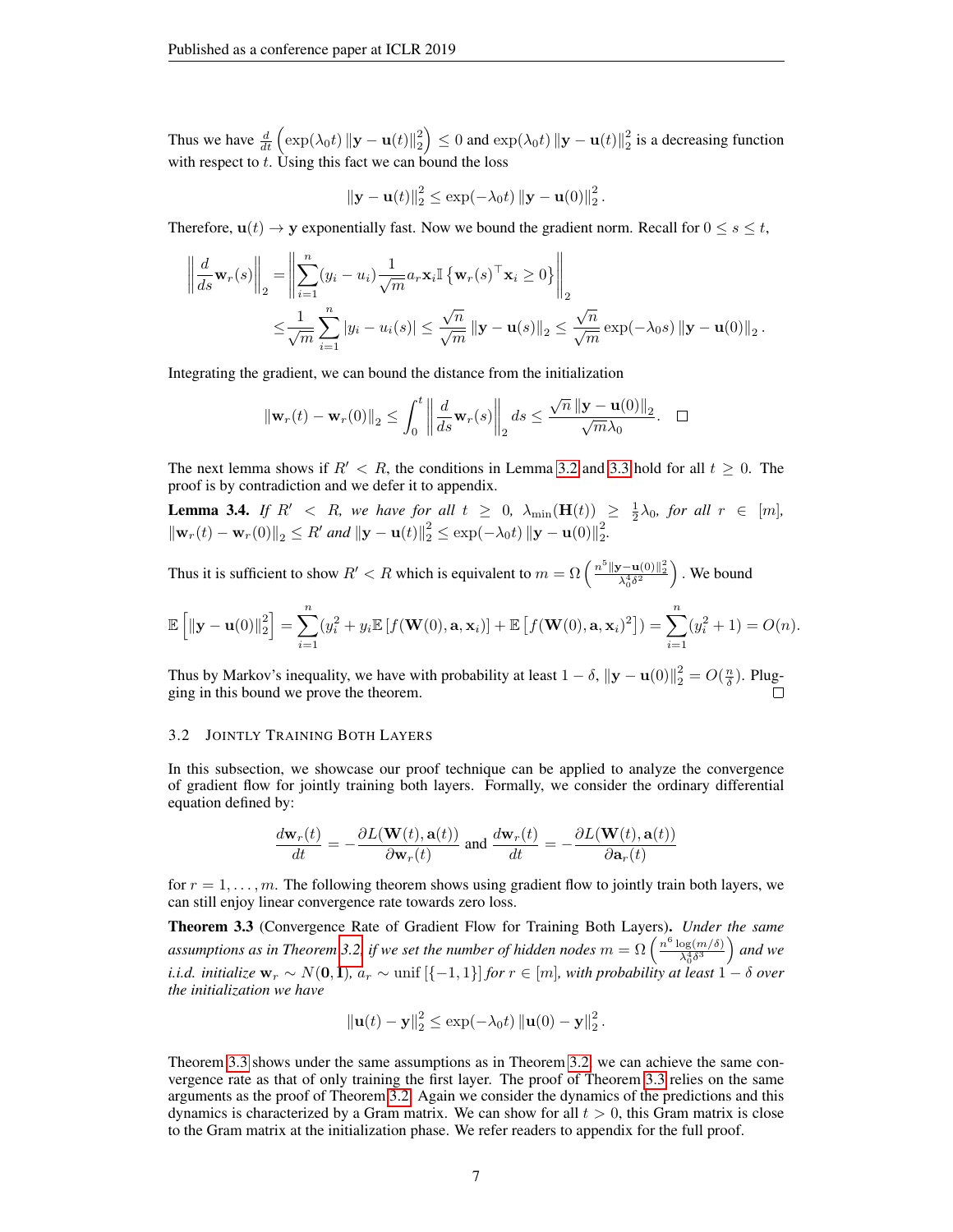## <span id="page-7-4"></span>4 DISCRETE TIME ANALYSIS

In this section, we show randomly initialized gradient descent with a constant positive step size converges to the global minimum at a linear rate. We first present our main theorem.

<span id="page-7-0"></span>Theorem 4.1 (Convergence Rate of Gradient Descent). *Under the same assumptions as in Theorem* [3.2,](#page-4-4) if we set the number of hidden nodes  $m = \Omega\left(\frac{n^6}{\lambda^4 s}\right)$  $\left(\frac{n^6}{\lambda_0^4\delta^3}\right)$ , we i.i.d. initialize  $\mathbf{w}_r \sim N(\mathbf{0}, \mathbf{I})$ ,  $a_r \sim \text{unif } [\{-1,1\}]$  *for*  $r \in [m]$ *, and we set the step size*  $\eta = O\left(\frac{\lambda_0}{n^2}\right)$  *then with probability at least*  $1 - \delta$  *over the random initialization we have for*  $k = 0, 1, 2, \ldots$ 

$$
\|\mathbf{u}(k)-\mathbf{y}\|_2^2 \leq \left(1-\frac{\eta\lambda_0}{2}\right)^k \|\mathbf{u}(0)-\mathbf{y}\|_2^2.
$$

Theorem [4.1](#page-7-0) shows even though the objective function is non-smooth and non-convex, gradient descent with a constant step size still enjoys a linear convergence rate. Our assumptions on the least eigenvalue and the number of hidden nodes are exactly the same as the theorem for gradient flow.

#### 4.1 PROOF OF THEOREM [4.1](#page-7-0)

We prove Theorem [4.1](#page-7-0) by induction. Our induction hypothesis is just the following convergence rate of the empirical loss.

<span id="page-7-1"></span>**Condition 4.1.** At the k-th iteration, we have  $||\mathbf{y} - \mathbf{u}(k)||_2^2 \leq (1 - \frac{\eta \lambda_0}{2})^k ||\mathbf{y} - \mathbf{u}(0)||_2^2$ .

A directly corollary of this condition is the following bound of deviation from the initialization. The proof is similar to that of Lemma [3.3](#page-5-0) so we defer it to appendix.

<span id="page-7-2"></span>**Corollary [4.1](#page-7-1).** *If Condition 4.1 holds for*  $k' = 0, \ldots, k$ *, then we have for every*  $r \in [m]$ 

$$
\|\mathbf{w}_r(k+1) - \mathbf{w}_r(0)\|_2 \le \frac{4\sqrt{n} \left\|\mathbf{y} - \mathbf{u}(0)\right\|_2}{\sqrt{m}\lambda_0} \triangleq R'.
$$
 (8)

Now we show Condition [4.1](#page-7-1) holds for every  $k = 0, 1, \ldots$  For the base case  $k = 0$ , by defini-tion Condition [4.1](#page-7-1) holds. Suppose for  $k' = 0, \ldots, k$ , Condition 4.1 holds and we want to show Condition [4.1](#page-7-1) holds for  $k' = k + 1$ .

Our strategy is similar to the proof of Theorem [3.2.](#page-4-4) We define the event

$$
A_{ir} = \left\{ \exists \mathbf{w} : \|\mathbf{w} - \mathbf{w}_r(0)\| \leq R, \mathbb{I}\left\{ \mathbf{x}_i^\top \mathbf{w}_r(0) \geq 0 \right\} \neq \mathbb{I}\left\{ \mathbf{x}_i^\top \mathbf{w} \geq 0 \right\} \right\}.
$$

where  $R = \frac{c\lambda_0}{n^2}$  for some small positive constant c. Different from gradient flow, for gradient descent we need a more refined analysis. We let  $S_i = \{r \in [m] : \mathbb{I}\{A_{ir}\}=0\}$  and  $S_i^{\perp} = [m] \setminus S_i$ . The following lemma bounds the sum of sizes of  $S_i^{\perp}$ . The proof is similar to the analysis used in Lemma [3.2.](#page-5-1) See Section [A](#page-13-0) for the whole proof.

<span id="page-7-3"></span>**Lemma 4.1.** With probability at least  $1 - \delta$  over the initialization, we have  $\sum_{i=1}^{n} |S_i^{\perp}| \leq \frac{CmnR}{\delta}$ *for some positive constant*  $C > 0$ *.* 

Next, we calculate the difference of predictions between two consecutive iterations, analogue to  $\frac{du_i(t)}{dt}$  term in Section [3.](#page-3-3)

$$
u_i(k+1) - u_i(k) = \frac{1}{\sqrt{m}} \sum_{r=1}^m a_r \left( \sigma \left( \mathbf{w}_r(k+1)^\top \mathbf{x}_i \right) - \sigma \left( \mathbf{w}_r(k)^\top \mathbf{x}_i \right) \right)
$$
  

$$
= \frac{1}{\sqrt{m}} \sum_{r=1}^m a_r \left( \sigma \left( \left( \mathbf{w}_r(k) - \eta \frac{\partial L(\mathbf{W}(k))}{\partial \mathbf{w}_r(k)} \right)^\top \mathbf{x}_i \right) - \sigma \left( \mathbf{w}_r(k)^\top \mathbf{x}_i \right) \right).
$$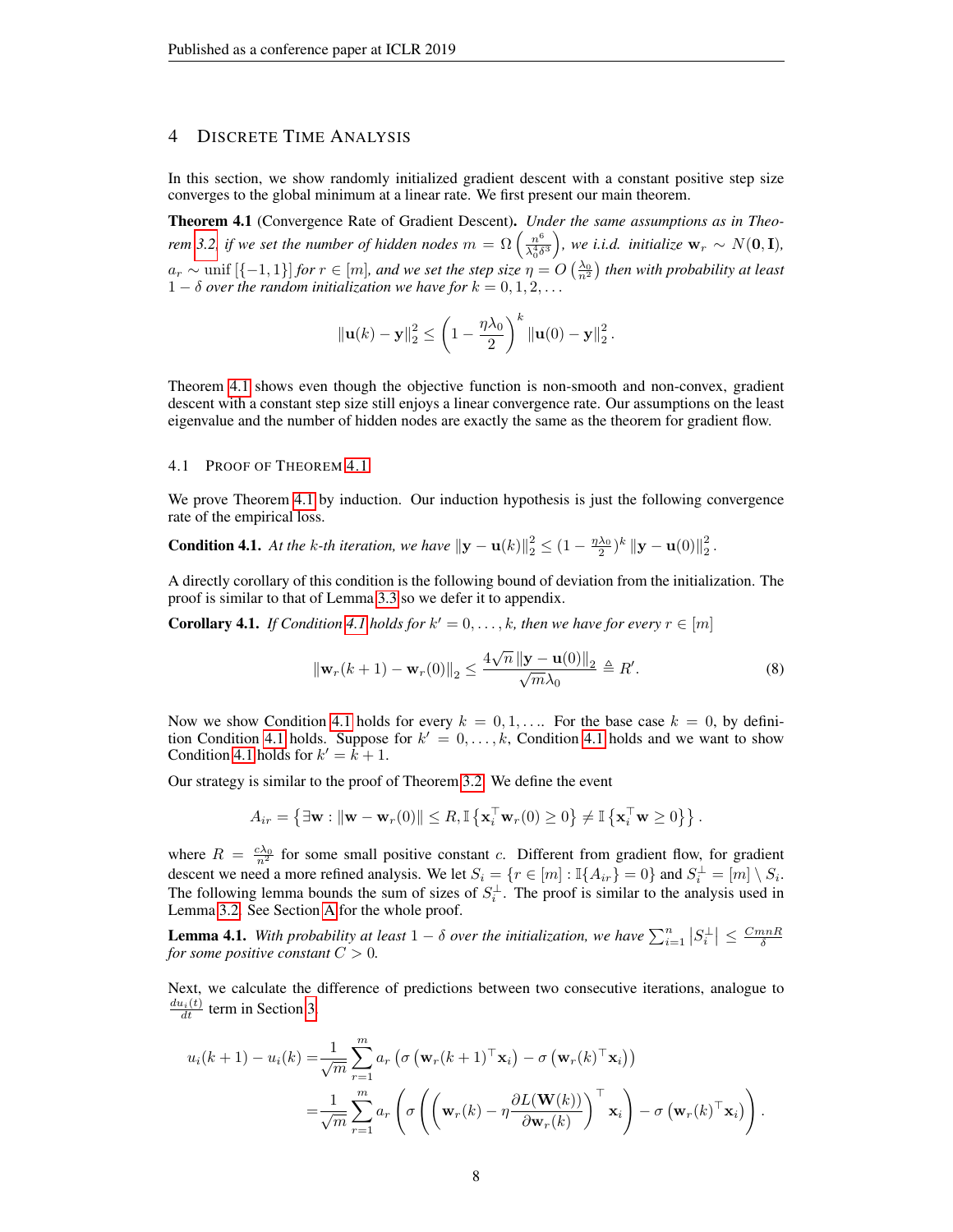Here we divide the right hand side into two parts.  $I_1^i$  accounts for terms that the pattern does not change and  $I_2^i$  accounts for terms that pattern may change.

$$
I_1^i \triangleq \frac{1}{\sqrt{m}} \sum_{r \in S_i} a_r \left( \sigma \left( \left( \mathbf{w}_r(k) - \eta \frac{\partial L(\mathbf{W}(k))}{\partial \mathbf{w}_r(k)} \right)^{\top} \mathbf{x}_i \right) - \sigma \left( \mathbf{w}_r(k)^{\top} \mathbf{x}_i \right) \right)
$$

$$
I_2^i \triangleq \frac{1}{\sqrt{m}} \sum_{r \in S_i^{\perp}} a_r \left( \sigma \left( \left( \mathbf{w}_r(k) - \eta \frac{\partial L(\mathbf{W}(k))}{\partial \mathbf{w}_r(k)} \right)^{\top} \mathbf{x}_i \right) - \sigma \left( \mathbf{w}_r(k)^{\top} \mathbf{x}_i \right) \right)
$$

We view  $I_2^i$  as a perturbation and bound its magnitude. Because ReLU is a 1-Lipschitz function and  $|a_r| = 1$ , we have

$$
\left|I_2^i\right|\leq \frac{\eta}{\sqrt{m}}\sum_{r\in S_i^{\perp}}\left|\left(\frac{\partial L(\mathbf{W}(k))}{\partial \mathbf{w}_r(k)}\right)^{\top}\mathbf{x}_i\right|\leq \frac{\eta\left|S_i^{\perp}\right|}{\sqrt{m}}\max_{r\in[m]}\left\|\frac{\partial L(\mathbf{W}(k))}{\partial \mathbf{w}_r(k)}\right\|_2\leq \frac{\eta\left|S_i\right|^{\perp}\sqrt{n}\left\|\mathbf{u}(k)-\mathbf{y}\right\|_2}{m}.
$$

To analyze  $I_1^i$ , by Corollary [4.1,](#page-7-2) we know  $\|\mathbf{w}_r(k) - \mathbf{w}_r(0)\| \le R'$  and  $\|\mathbf{w}_r(k) - \mathbf{w}_r(0)\| \le R'$  for all  $r \in [m]$ . Furthermore, because  $R' < R$ , we know  $\mathbb{I} \left\{ \mathbf{w}_r(k+1)^\top \mathbf{x}_i \geq 0 \right\} = \mathbb{I} \left\{ \mathbf{w}_r(k)^\top \mathbf{x}_i \geq 0 \right\}$ for  $r \in S_i$ . Thus we can find a more convenient expression of  $I_1^i$  for analysis

$$
I_1^i = -\frac{\eta}{m} \sum_{j=1}^n \mathbf{x}_i^{\top} \mathbf{x}_j (u_j - y_j) \sum_{r \in S_i} \mathbb{I} \{ \mathbf{w}_r(k)^{\top} \mathbf{x}_i \ge 0, \mathbf{w}_r(k)^{\top} \mathbf{x}_j \ge 0 \}
$$
  
= 
$$
-\eta \sum_{j=1}^n (u_j - y_j) (\mathbf{H}_{ij}(k) - \mathbf{H}_{ij}^{\perp}(k))
$$

where  $\mathbf{H}_{ij}(k) = \frac{1}{m} \sum_{r=1}^{m} \mathbf{x}_i^{\top} \mathbf{x}_j \mathbb{I} \left\{ \mathbf{w}_r(k)^{\top} \mathbf{x}_i \geq 0, \mathbf{w}_r(k)^{\top} \mathbf{x}_j \geq 0 \right\}$  is just the  $(i, j)$ -th entry of a discrete version of Gram matrix defined in Section [3](#page-3-3) and  $\mathbf{H}_{ij}^{\perp}(k)$  =  $\frac{1}{m} \sum_{r \in S_i^{\perp}} \mathbf{x}_i^{\top} \mathbf{x}_j \mathbb{I} \left\{ \mathbf{w}_r(k)^{\top} \mathbf{x}_i \geq 0, \mathbf{w}_r(k)^{\top} \mathbf{x}_j \geq 0 \right\}$  is a perturbation matrix. Let  $\mathbf{H}^{\perp}(k)$  be the  $n \times n$  matrix with  $(i, j)$ -th entry being  $\mathbf{H}_{ij}^{\perp}(k)$ . Using Lemma [4.1,](#page-7-3) we obtain an upper bound of the operator norm

$$
\|\mathbf{H}^{\perp}(k)\|_{2} \leq \sum_{(i,j)=(1,1)}^{(n,n)} |\mathbf{H}_{ij}^{\perp}(k)| \leq \frac{n \sum_{i=1}^{n} |S_{i}^{\perp}|}{m} \leq \frac{Cn^{2}mR}{\delta m} \leq \frac{Cn^{2}R}{\delta}.
$$

Similar to the classical analysis of gradient descent, we also need bound the quadratic term.

$$
\|\mathbf{u}(k+1)-\mathbf{u}(k)\|_{2}^{2} \leq \eta^{2} \sum_{i=1}^{n} \frac{1}{m} \left( \sum_{r=1}^{m} \left\| \frac{\partial L(\mathbf{W}(k))}{\partial \mathbf{w}_{r}(k)} \right\|_{2} \right)^{2} \leq \eta^{2} n^{2} \left\| \mathbf{y}-\mathbf{u}(k) \right\|_{2}^{2}.
$$

With these estimates at hand, we are ready to prove the induction hypothesis.

$$
\|\mathbf{y} - \mathbf{u}(k+1)\|_{2}^{2} = \|\mathbf{y} - \mathbf{u}(k) - (\mathbf{u}(k+1) - \mathbf{u}(k))\|_{2}^{2}
$$
  
\n
$$
= \|\mathbf{y} - \mathbf{u}(k)\|_{2}^{2} - 2(\mathbf{y} - \mathbf{u}(k))^\top (\mathbf{u}(k+1) - \mathbf{u}(k)) + \|\mathbf{u}(k+1) - \mathbf{u}(k)\|_{2}^{2}
$$
  
\n
$$
= \|\mathbf{y} - \mathbf{u}(k)\|_{2}^{2} - 2\eta (\mathbf{y} - \mathbf{u}(k))^\top \mathbf{H}(k) (\mathbf{y} - \mathbf{u}(k))
$$
  
\n
$$
+ 2\eta (\mathbf{y} - \mathbf{u}(k))^\top \mathbf{H}(k)^\top (\mathbf{y} - \mathbf{u}(k)) - 2(\mathbf{y} - \mathbf{u}(k))^\top \mathbf{I}_{2}
$$
  
\n
$$
+ \|\mathbf{u}(k+1) - \mathbf{u}(k)\|_{2}^{2}
$$
  
\n
$$
\leq (1 - \eta \lambda_{0} + \frac{2C\eta n^{2}R}{\delta} + \frac{2C\eta n^{3/2}R}{\delta} + \eta^{2}n^{2}) \|\mathbf{y} - \mathbf{u}(k)\|_{2}^{2}
$$
  
\n
$$
\leq (1 - \frac{\eta \lambda_{0}}{2}) \|\mathbf{y} - \mathbf{u}(k)\|_{2}^{2}.
$$

The third equality we used the decomposition of  $\mathbf{u}(k+1) - \mathbf{u}(k)$ . The first inequality we used the Lemma [3.2,](#page-5-1) the bound on the step size, the bound on  $\mathbf{I}_2$ , the bound on  $\|\mathbf{H}(k)^{\perp}\|_2$  and the bound on  $\|\mathbf{u}(k+1) - \mathbf{u}(k)\|_2^2$ . The last inequality we used the bound of the step size and the bound of R. Therefore Condition [4.1](#page-7-1) holds for  $k' = k + 1$ . Now by induction, we prove Theorem [4.1.](#page-7-0)  $\Box$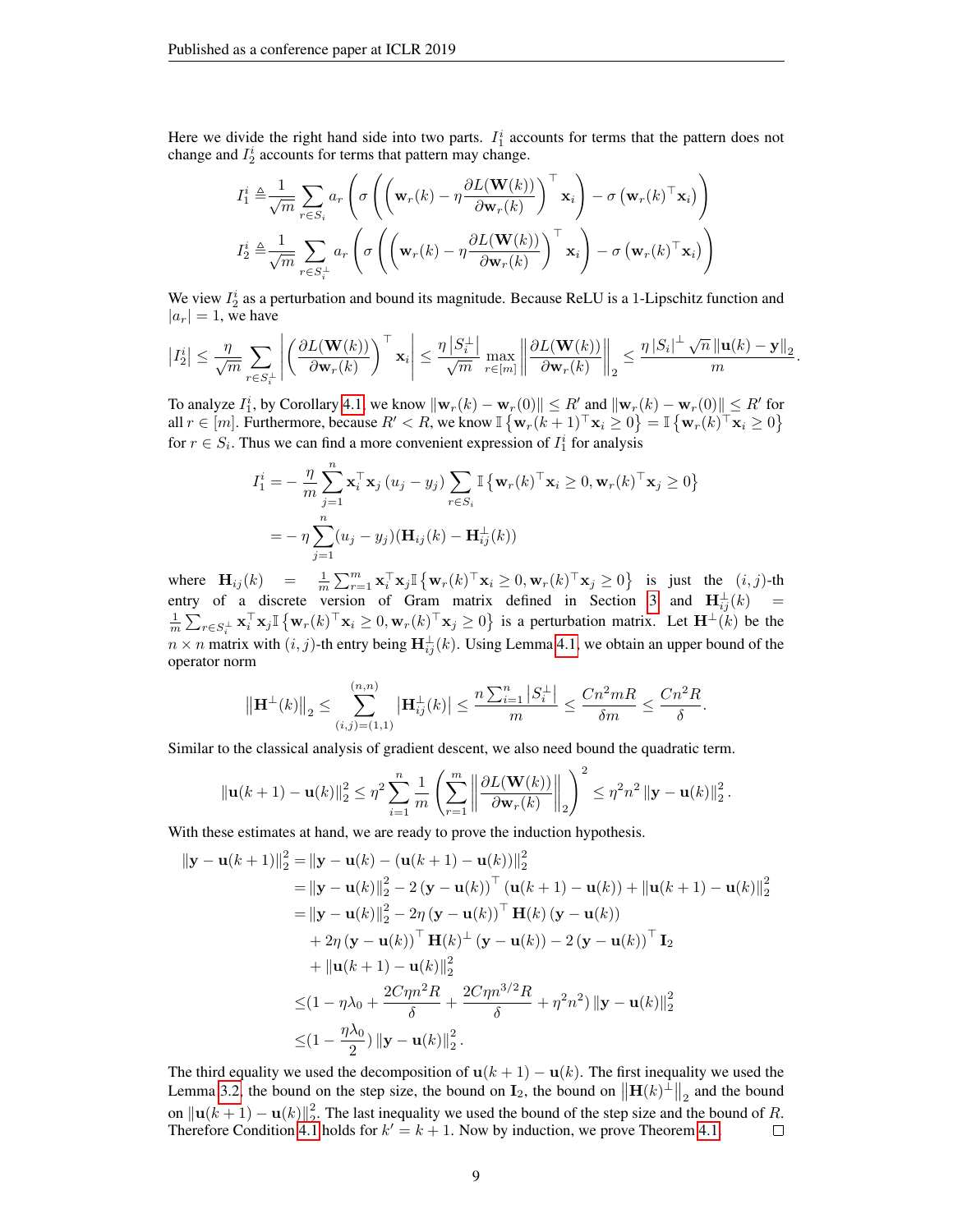<span id="page-9-0"></span>

Figure 1: Results on synthetic data.

## 5 EXPERIMENTS

In this section, we use synthetic data to corroborate our theoretical findings. We use the initialization and training procedure described in Section [1.](#page-0-0) For all experiments, we run 100 epochs of gradient descent and use a fixed step size. We uniformly generate  $n = 1000$  data points from a  $d = 1000$ dimensional unit sphere and generate labels from a one-dimensional standard Gaussian distribution.

We test three metrics with different widths  $(m)$ . First, we test how the amount of overparameterization affects the convergence rates. Second, we test the relation between the amount of over-parameterization and the number of pattern changes. Formally, at a given iteration  $k$ , we check  $\sum_{i=1}^m \sum_{r=1}^m \mathbb{I}\left\{\text{sign}\left(\mathbf{w}_r(0)^{\top} \mathbf{x}_i\right) \neq \text{sign}\left(\mathbf{w}_r(k)^{\top} \mathbf{x}_i\right)\right\}$  $\frac{(b) \Delta_i f + s \sin(\mathbf{w}_r)(h) \Delta_i f}{mn}$  (there are *mn* patterns). This aims to verify Lemma [3.2.](#page-5-1)

Last, we test the relation between the amount of over-parameterization and the maximum of the distances between weight vectors and their initializations. Formally, at a given iteration  $k$ , we check  $\max_{r \in [m]} \| \mathbf{w}_r(k) - \mathbf{w}_r(0) \|_2$ . This aims to verify Lemma [3.3](#page-5-0) and Corollary [4.1.](#page-7-2)

Figure [1a](#page-9-0) shows as  $m$  becomes larger, we have better convergence rate. We believe the reason is as m becomes larger,  $H(t)$  matrix becomes more stable, and thus has larger least eigenvalue. Figure [1b](#page-9-0) and Figure [1c](#page-9-0) show as  $m$  becomes larger, the percentiles of pattern changes and the maximum distance from the initialization become smaller. These empirical findings are consistent with our theoretical results.

### 6 CONCLUSION AND DISCUSSION

In this paper we show with over-parameterization, gradient descent provable converges to the global minimum of the empirical loss at a linear convergence rate. The key proof idea is to show the over-parameterization makes Gram matrix remain positive definite for all iterations, which in turn guarantees the linear convergence. Here we list some future directions.

First, we believe our approach can be generalized to deep neural networks. We elaborate the main idea here for gradient flow. Consider a deep neural network of the form

$$
f(\mathbf{x}, \mathbf{W}, \mathbf{a}) = \mathbf{a}^{\top} \sigma \left( \mathbf{W}^{(H)} \cdots \sigma \left( \mathbf{W}^{(1)} \mathbf{x} \right) \right)
$$

where  $\mathbf{x} \in \mathbb{R}^d$  is the input,  $\mathbf{W}^{(1)} \in \mathbb{R}^{m \times d}$  is the first layer,  $\mathbf{W}^{(h)} \in \mathbb{R}^{m \times m}$  for  $h = 2, \ldots, H$  are the middle layers and  $\mathbf{a} \in \mathbb{R}^m$  is the output layer. Recall  $u_i$  is the *i*-th prediction. If we use the quadratic loss, we can compute

$$
\frac{d\mathbf{W}^{(h)}(t)}{dt} = -\frac{\partial L(\mathbf{W}(t))}{\partial \mathbf{W}^{(h)}(t)} = \sum_{i=1}^n \left(y_i - u_i(t)\right) \frac{\partial u_i(t)}{\partial \mathbf{W}^{(h)}(t)}
$$

.

Similar to Equation [\(5\)](#page-4-6), we can calculate

$$
\frac{du_i(t)}{dt} = \sum_{h=1}^H \langle \frac{\partial u_i(t)}{\partial \mathbf{W}^{(h)}}, \frac{\partial \mathbf{W}^{(h)}}{dt} \rangle = \sum_{j=1}^n (y_j - u_j(t)) \sum_{h=1}^H \mathbf{G}_{ij}^{(h)}(t)
$$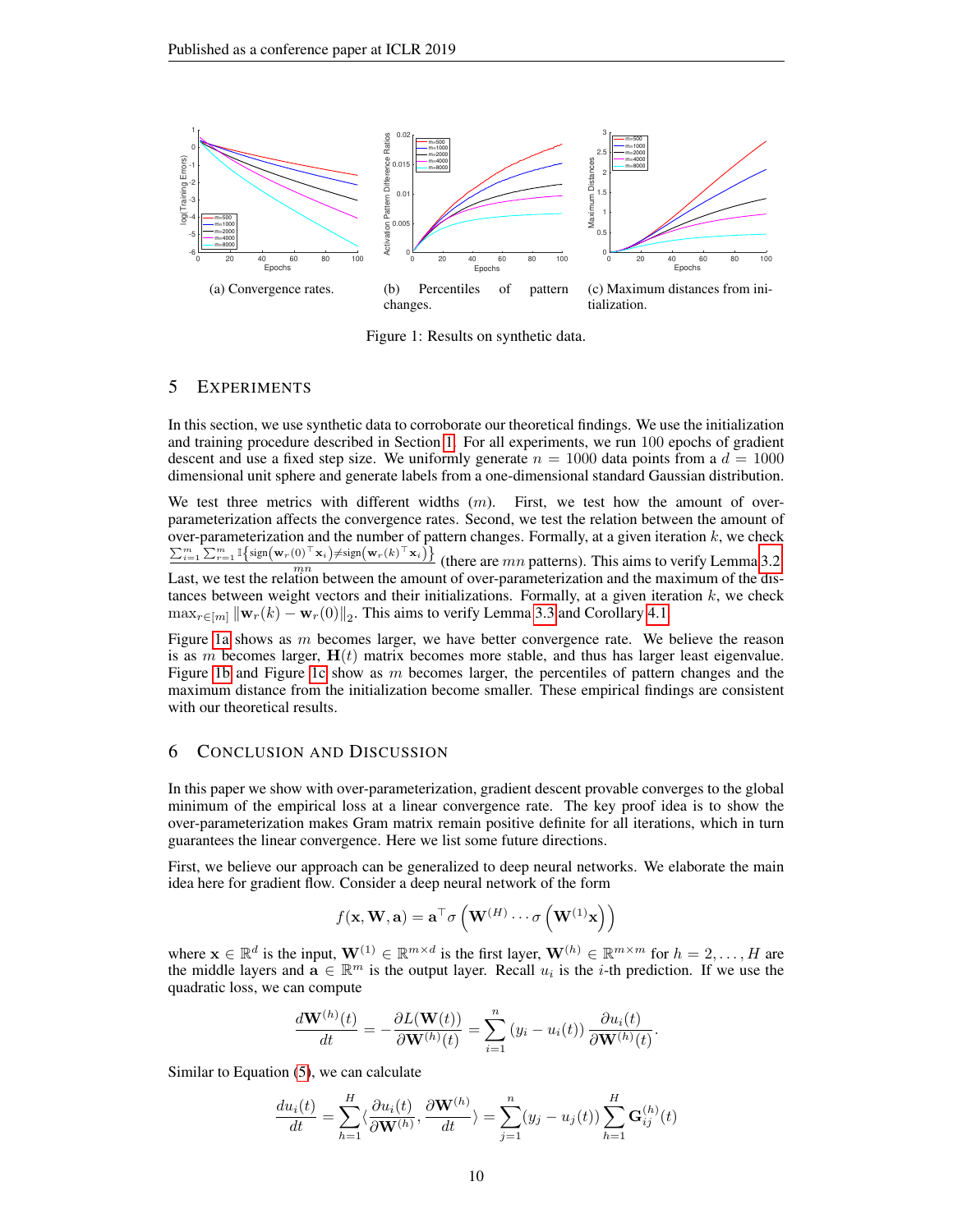where  $\mathbf{G}^{(h)}(t) \in \mathbb{R}^{n \times n}$  with  $\mathbf{G}^{(h)}_{ij}(t) = \langle \frac{\partial u_i(t)}{\mathbf{W}^{(h)}(t)} \rangle$  $\frac{\partial u_i(t)}{\mathbf{W}^{(h)}(t)}, \frac{\partial u_j(t)}{\mathbf{W}^{(h)}(t)}$  $\frac{\partial u_j(t)}{\partial \mathbf{W}^{(h)}(t)}$ . Therefore, similar to Equation [\(7\)](#page-4-2), we can write

$$
\frac{d\mathbf{u}(t)}{dt} = \sum_{h=1}^{H} \mathbf{G}^{(h)}(t) (\mathbf{y} - \mathbf{u}(t)).
$$

Note for every  $h \in [H]$ ,  $G^{(h)}$  is a Gram matrix and thus it is positive semidefinite. If  $\sum_{h=1}^H \mathbf{G}^{(h)}(t)$ has a lower bounded least eigenvalue for all  $t$ , then similar to Section [3,](#page-3-3) gradient flow converges to zero training loss at a linear convergence rate. Based on our observations in Remark [3.1,](#page-4-7) we conjecture that if m is large enough,  $\sum_{h=1}^{H}$  G $(h)(0)$  is close to a fixed matrix  $\sum_{h=1}^{H}$  G $_{\infty}^{(h)}$  and  $\sum_{h=1}^{H}$  G<sup>(h)</sup>(t) is close its initialization  $\sum_{h=1}^{H}$  G<sup>(h)</sup>(0) for all  $t > 0$ . Therefore, using the same arguments as we used in Section [3,](#page-3-3) as long as  $\sum_{h=1}^{H} \mathbf{G}_{\infty}^{(h)}$  has a lower bounded least eigenvalue, gradient flow converges to zero training loss at a linear convergence rate.

Second, we believe the number of hidden nodes  $m$  required can be reduced. For example, previous work [\(Soudry and Carmon, 2016\)](#page-11-0) showed  $m \geq \frac{n}{d}$  is enough to make all differentiable local minima global. In our setting, using advanced tools from probability and matrix perturbation theory to analyze  $H(t)$ , we may be able to tighten the bound.

Lastly, in our paper, we used the empirical loss as a potential function to measure the progress. If we use another potential function, we may be able to prove the convergence rates of accelerated methods. This technique has been exploited in [Wilson et al.](#page-12-8) [\(2016\)](#page-12-8) for analyzing convex optimization. It would be interesting to bring their idea to analyze other first order methods for optimizing neural networks.

#### ACKNOWLEDGMENTS

This research was partly funded by AFRL grant FA8750-17-2-0212 and DARPA D17AP00001. We thank Wei Hu, Jason D. Lee and Ruosong Wang for useful discussions.

#### **REFERENCES**

- <span id="page-10-5"></span>Alexandr Andoni, Rina Panigrahy, Gregory Valiant, and Li Zhang. Learning polynomials with neural networks. In *International Conference on Machine Learning*, pages 1908–1916, 2014.
- <span id="page-10-8"></span>Sanjeev Arora, Nadav Cohen, and Elad Hazan. On the optimization of deep networks: Implicit acceleration by overparameterization. *arXiv preprint arXiv:1802.06509*, 2018.
- <span id="page-10-6"></span>Alon Brutzkus and Amir Globerson. Globally optimal gradient descent for a ConvNet with gaussian inputs. In *International Conference on Machine Learning*, pages 605–614, 2017.
- <span id="page-10-1"></span>Lenaic Chizat and Francis Bach. On the global convergence of gradient descent for overparameterized models using optimal transport. *arXiv preprint arXiv:1805.09545*, 2018.
- <span id="page-10-7"></span>Amit Daniely. SGD learns the conjugate kernel class of the network. In *Advances in Neural Information Processing Systems*, pages 2422–2430, 2017.
- <span id="page-10-0"></span>Damek Davis, Dmitriy Drusvyatskiy, Sham Kakade, and Jason D Lee. Stochastic subgradient method converges on tame functions. *arXiv preprint arXiv:1804.07795*, 2018.
- <span id="page-10-4"></span>Simon S Du and Jason D Lee. On the power of over-parametrization in neural networks with quadratic activation. *Proceedings of the 35th International Conference on Machine Learning*, pages 1329–1338, 2018.
- <span id="page-10-3"></span>Simon S Du, Chi Jin, Jason D Lee, Michael I Jordan, Aarti Singh, and Barnabas Poczos. Gradient descent can take exponential time to escape saddle points. In *Advances in Neural Information Processing Systems*, pages 1067–1077, 2017a.
- <span id="page-10-2"></span>Simon S Du, Jason D Lee, and Yuandong Tian. When is a convolutional filter easy to learn? *arXiv preprint arXiv:1709.06129*, 2017b.
- <span id="page-10-9"></span>Simon S Du, Wei Hu, and Jason D Lee. Algorithmic regularization in learning deep homogeneous models: Layers are automatically balanced. *arXiv preprint arXiv:1806.00900*, 2018a.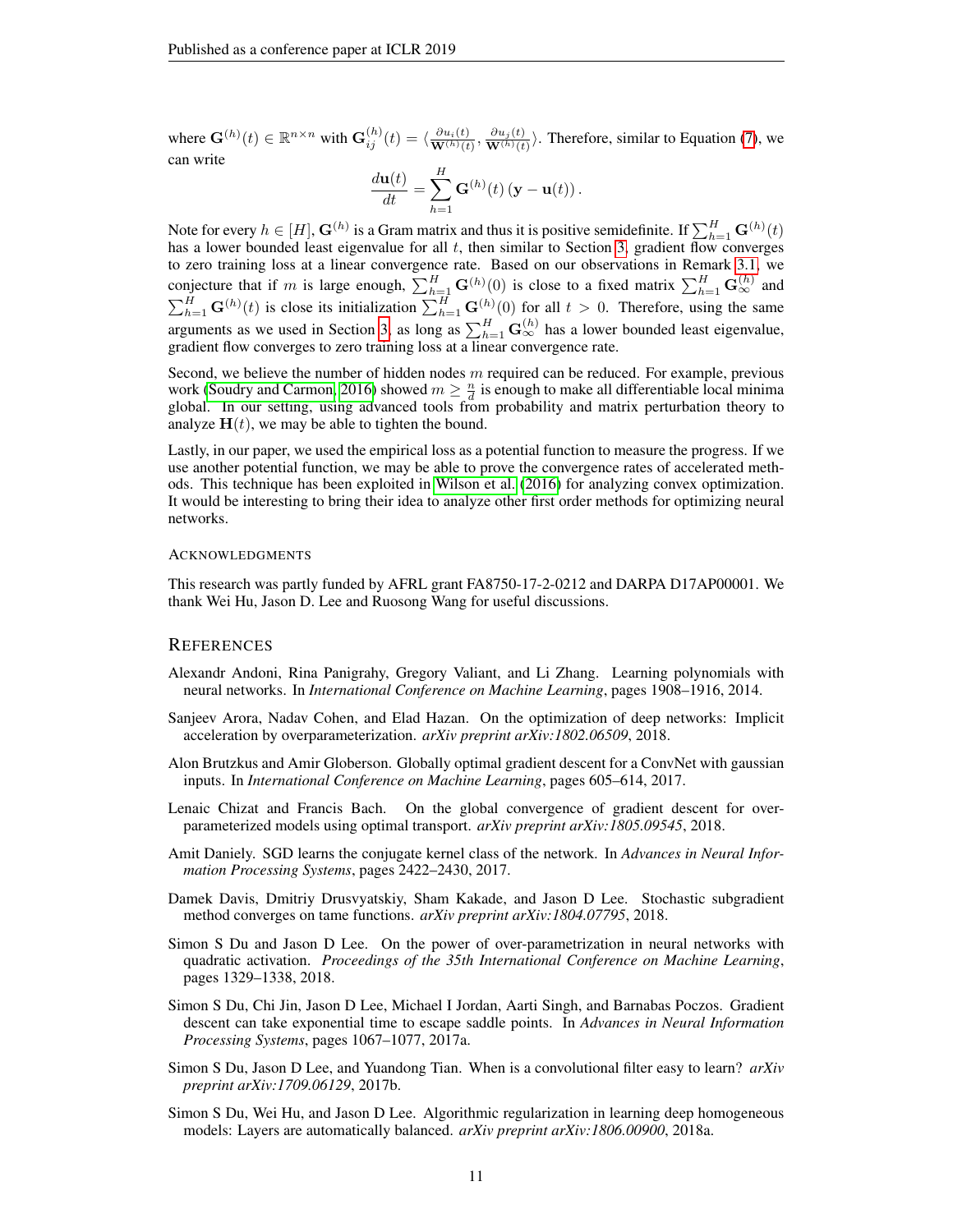- <span id="page-11-17"></span>Simon S Du, Jason D Lee, Yuandong Tian, Barnabas Poczos, and Aarti Singh. Gradient descent learns one-hidden-layer cnn: Don't be afraid of spurious local minima. *Proceedings of the 35th International Conference on Machine Learning*, pages 1339–1348, 2018b.
- <span id="page-11-8"></span>C Daniel Freeman and Joan Bruna. Topology and geometry of half-rectified network optimization. *arXiv preprint arXiv:1611.01540*, 2016.
- <span id="page-11-5"></span>Rong Ge, Furong Huang, Chi Jin, and Yang Yuan. Escaping from saddle points − online stochastic gradient for tensor decomposition. In *Proceedings of The 28th Conference on Learning Theory*, pages 797–842, 2015.
- <span id="page-11-6"></span>Rong Ge, Jason D Lee, and Tengyu Ma. Learning one-hidden-layer neural networks with landscape design. *arXiv preprint arXiv:1711.00501*, 2017.
- <span id="page-11-14"></span>Benjamin D Haeffele and René Vidal. Global optimality in tensor factorization, deep learning, and beyond. *arXiv preprint arXiv:1506.07540*, 2015.
- <span id="page-11-9"></span>Moritz Hardt and Tengyu Ma. Identity matters in deep learning. *arXiv preprint arXiv:1611.04231*, 2016.
- <span id="page-11-18"></span>Arthur Jacot, Franck Gabriel, and Clément Hongler. Neural tangent kernel: Convergence and generalization in neural networks. *arXiv preprint arXiv:1806.07572*, 2018.
- <span id="page-11-4"></span>Chi Jin, Rong Ge, Praneeth Netrapalli, Sham M. Kakade, and Michael I. Jordan. How to escape saddle points efficiently. In *Proceedings of the 34th International Conference on Machine Learning*, pages 1724–1732, 2017.
- <span id="page-11-13"></span>Kenji Kawaguchi. Deep learning without poor local minima. In *Advances In Neural Information Processing Systems*, pages 586–594, 2016.
- <span id="page-11-19"></span>Yuanzhi Li and Yingyu Liang. Learning overparameterized neural networks via stochastic gradient descent on structured data. *arXiv preprint arXiv:1808.01204*, 2018.
- <span id="page-11-2"></span>Yuanzhi Li and Yang Yuan. Convergence analysis of two-layer neural networks with relu activation. In *Advances in Neural Information Processing Systems*, pages 597–607, 2017.
- <span id="page-11-1"></span>Song Mei, Andrea Montanari, and Phan-Minh Nguyen. A mean field view of the landscape of two-layers neural networks. *Proceedings of the National Academy of Sciences*.
- <span id="page-11-12"></span>Quynh Nguyen and Matthias Hein. The loss surface of deep and wide neural networks. In *International Conference on Machine Learning*, pages 2603–2612, 2017.
- <span id="page-11-3"></span>Quynh Nguyen and Matthias Hein. Optimization landscape and expressivity of deep cnns. In *International Conference on Machine Learning*, pages 3727–3736, 2018.
- <span id="page-11-7"></span>Itay Safran and Ohad Shamir. On the quality of the initial basin in overspecified neural networks. In *International Conference on Machine Learning*, pages 774–782, 2016.
- <span id="page-11-10"></span>Itay Safran and Ohad Shamir. Spurious local minima are common in two-layer ReLU neural networks. *In International Conference on Machine Learning*, pages 4433–4441, 2018.
- <span id="page-11-16"></span>Mahdi Soltanolkotabi. Learning ReLus via gradient descent. In *Advances in Neural Information Processing Systems*, pages 2007–2017, 2017.
- <span id="page-11-11"></span>Mahdi Soltanolkotabi, Adel Javanmard, and Jason D Lee. Theoretical insights into the optimization landscape of over-parameterized shallow neural networks. *IEEE Transactions on Information Theory*, 2018.
- <span id="page-11-0"></span>Daniel Soudry and Yair Carmon. No bad local minima: Data independent training error guarantees for multilayer neural networks. *arXiv preprint arXiv:1605.08361*, 2016.
- <span id="page-11-15"></span>Yuandong Tian. An analytical formula of population gradient for two-layered ReLU network and its applications in convergence and critical point analysis. In *International Conference on Machine Learning*, pages 3404–3413, 2017.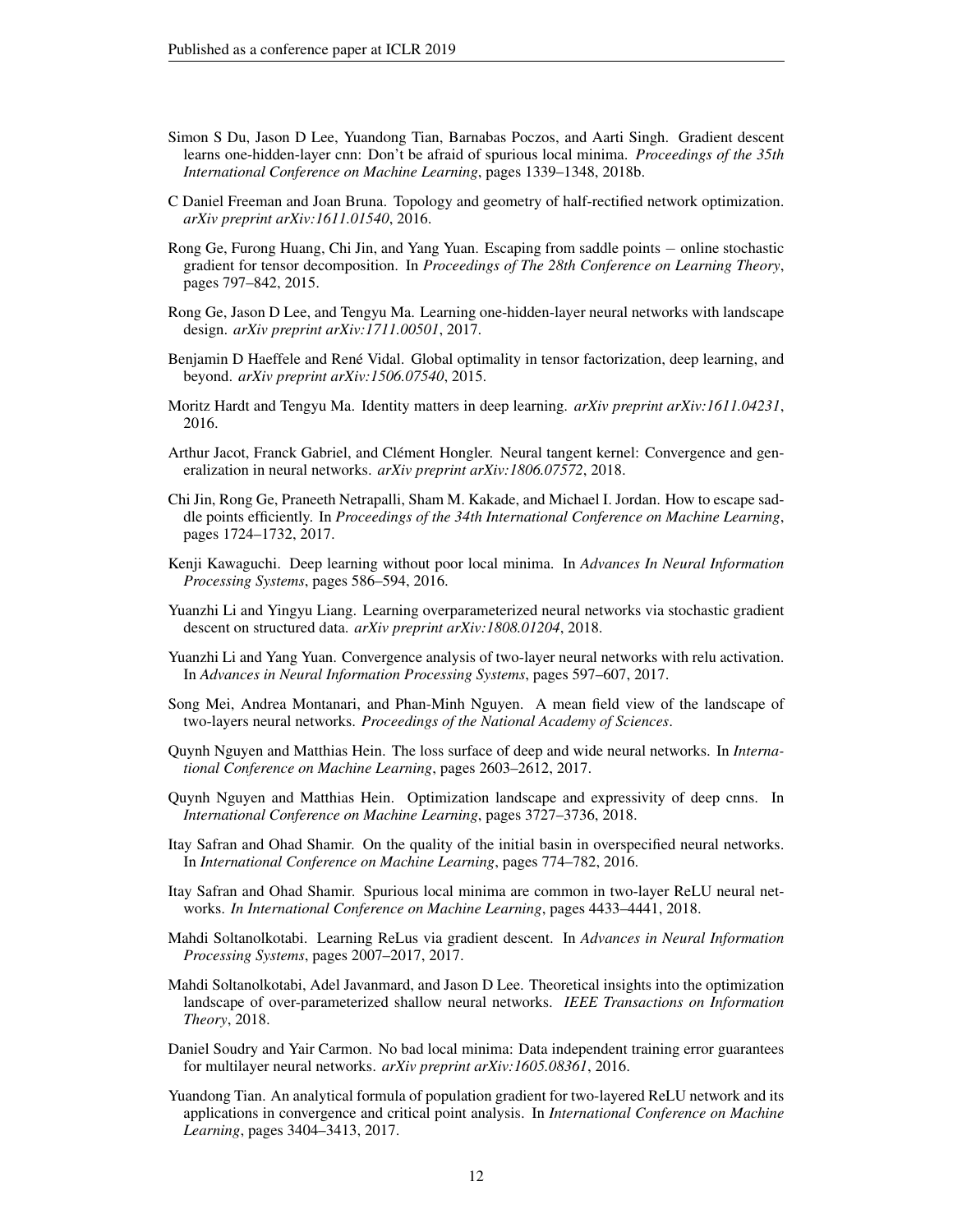- <span id="page-12-7"></span>Russell Tsuchida, Farbod Roosta-Khorasani, and Marcus Gallagher. Invariance of weight distributions in rectified mlps. *arXiv preprint arXiv:1711.09090*, 2017.
- <span id="page-12-6"></span>Luca Venturi, Afonso Bandeira, and Joan Bruna. Neural networks with finite intrinsic dimension have no spurious valleys. *arXiv preprint arXiv:1802.06384*, 2018.
- <span id="page-12-8"></span>Ashia C Wilson, Benjamin Recht, and Michael I Jordan. A Lyapunov analysis of momentum methods in optimization. *arXiv preprint arXiv:1611.02635*, 2016.
- <span id="page-12-2"></span>Bo Xie, Yingyu Liang, and Le Song. Diverse neural network learns true target functions. In *Artificial Intelligence and Statistics*, pages 1216–1224, 2017.
- <span id="page-12-4"></span>Chulhee Yun, Suvrit Sra, and Ali Jadbabaie. A critical view of global optimality in deep learning. *arXiv preprint arXiv:1802.03487*, 2018a.
- <span id="page-12-5"></span>Chulhee Yun, Suvrit Sra, and Ali Jadbabaie. Efficiently testing local optimality and escaping saddles for relu networks. *arXiv preprint arXiv:1809.10858*, 2018b.
- <span id="page-12-1"></span>Sergey Zagoruyko and Nikos Komodakis. Wide residual networks. *NIN*, 8:35–67.
- <span id="page-12-0"></span>Chiyuan Zhang, Samy Bengio, Moritz Hardt, Benjamin Recht, and Oriol Vinyals. Understanding deep learning requires rethinking generalization. *arXiv preprint arXiv:1611.03530*, 2016.
- <span id="page-12-3"></span>Yi Zhou and Yingbin Liang. Critical points of neural networks: Analytical forms and landscape properties. *arXiv preprint arXiv:1710.11205*, 2017.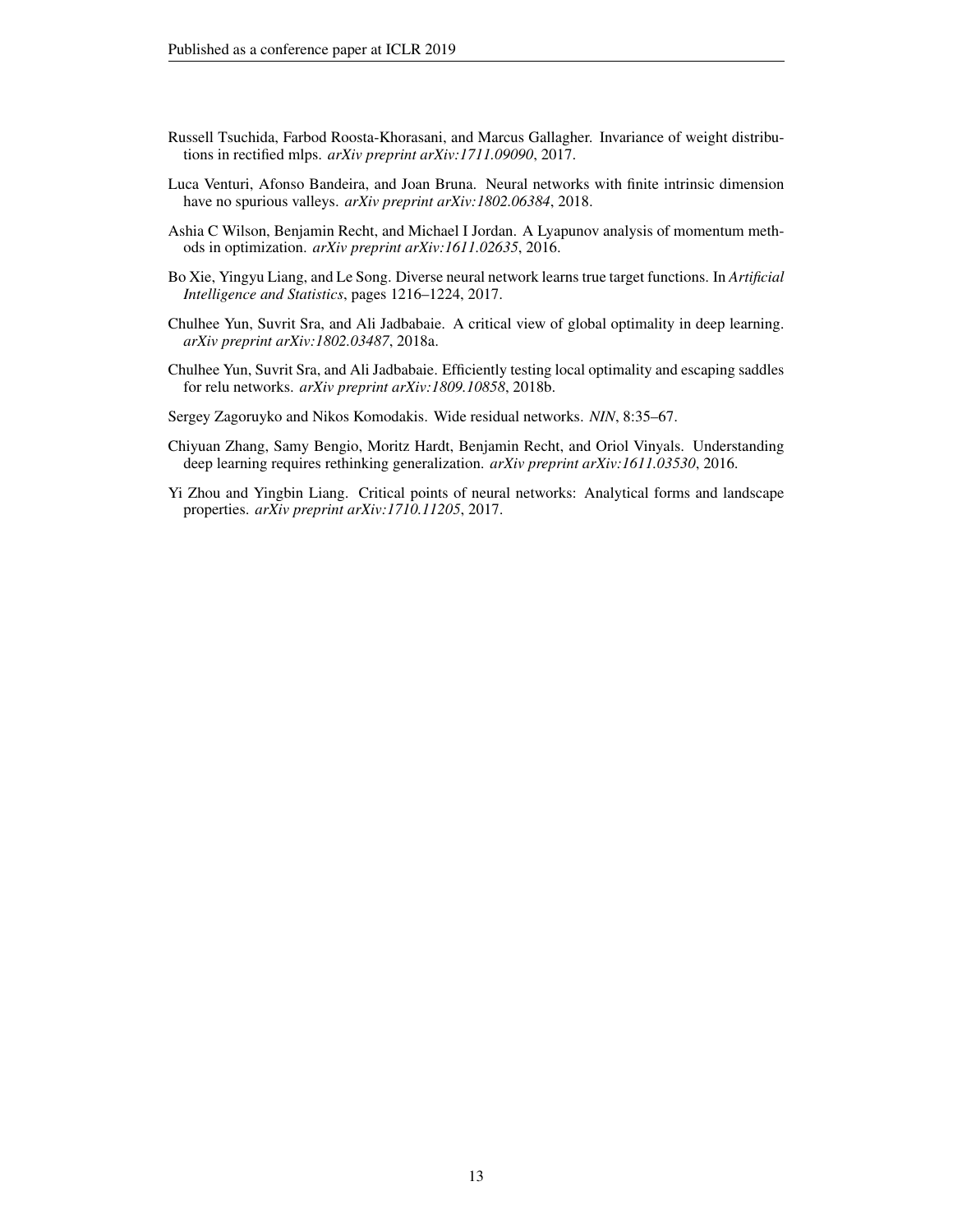# <span id="page-13-0"></span>A TECHNICAL PROOFS FOR SECTION [3](#page-3-3)

*Proof of Theorem [3.1.](#page-4-1)* The proof of this lemma just relies on standard real and functional analysis. Let H be the Hilbert space of integrable d-dimensional vector fields on  $\mathbb{R}^d$ :  $f \in$ H if  $\mathbb{E}_{\mathbf{w}\sim N(\mathbf{0},\mathbf{I})}\left[|f(\mathbf{w})|^2\right] < \infty$ . The inner product of this space is then  $\langle f, g \rangle_{\mathcal{H}} =$  $\mathbb{E}_{\mathbf{w}\sim N(\mathbf{0},\mathbf{I})}\left[f(\mathbf{w})^\top g(\mathbf{w})\right].$ 

ReLU activation induces an infinite-dimensional feature map  $\phi$  which is defined as for any  $\mathbf{x} \in \mathbb{R}^d$ ,  $(\phi(\mathbf{x}))(\mathbf{w}) = \mathbf{x} \mathbb{I} \{ \mathbf{w}^{\top} \mathbf{x} \geq 0 \}$  where w can be viewed as the index. Now to prove  $\mathbf{H}^{\infty}$  is strictly positive definite, it is equivalent to show  $\phi(\mathbf{x}_1), \dots, \phi(\mathbf{x}_n) \in \mathcal{H}$  are linearly independent. Suppose that there are  $\alpha_1, \dots, \alpha_n \in \mathbb{R}$  such that

$$
\alpha_1 \phi(\mathbf{x}_i) + \cdots + \alpha_n \phi(\mathbf{x}_n) = 0 \text{ in } \mathcal{H}.
$$

This means that

$$
\alpha_1 \phi(\mathbf{x}_1)(\mathbf{w}) + \cdots + \alpha_n \phi(\mathbf{x}_n)(\mathbf{w}) = 0
$$
 a.e.

Now we prove  $\alpha_i = 0$  for all *i*.

We define  $D_i = \{ \mathbf{w} \in \mathbb{R}^d : \mathbf{w}^\top \mathbf{x}_i = 0 \}.$  This is set of discontinuities of  $\phi(\mathbf{x}_i)$ . The following lemma characterizes the basic property of these discontinuity sets.

<span id="page-13-4"></span>**Lemma A.1.** *If for any*  $i \neq j$ ,  $\mathbf{x}_i \not\Vert \mathbf{x}_j$ , then for any  $i \in [m]$ ,  $D_i \not\subset \bigcup D_j$ .  $j\neq i$ 

Now for a fixed  $i \in [n]$ , since  $D_i \not\subset \bigcup$  $\bigcup_{j \neq i} D_j$ , we can choose  $\mathbf{z} \in D_i \setminus \bigcup_{j \neq i}$  $\bigcup_{j \neq i} D_j$ . Note  $D_j, j \neq i$  are closed sets. We can pick  $r_0 > 0$  small enough such that  $B(z, r) \cap D_j = \emptyset, \forall j \neq i, r \leq r_0$ . Let  $B(\mathbf{z}, r) = B_r^+ \sqcup B_r^-$  where

$$
B_r^+ = B(\mathbf{z},r) \cap \{\mathbf{w} \in \mathbb{R}^d : \mathbf{w}^\top \mathbf{x}_i > 0\}.
$$

For  $j \neq i$ ,  $\phi(\mathbf{x}_i)(\mathbf{w})$  is continuous in a neighborhood of z, then for any  $\epsilon > 0$  there is a small enough  $r > 0$  such that

$$
\forall \mathbf{w} \in B(\mathbf{z},r), |\phi(\mathbf{x}_j)(\mathbf{w}) - \phi(\mathbf{x}_j)(\mathbf{z})| < \epsilon.
$$

Let  $\mu$  be the Lebesgue measure on  $\mathbb{R}^d$ . We have

$$
\left|\frac{1}{\mu(B_r^+)}\int_{B_r^+}\phi(\mathbf{x}_j)(\mathbf{w})d\mathbf{w}-\phi(\mathbf{x}_j)(\mathbf{z})\right|\leq\frac{1}{\mu(B_r^+)}\int_{B_r^+}|\phi(\mathbf{x}_j)(\mathbf{w})-\phi(\mathbf{x}_j)(\mathbf{z})|\,d\mathbf{w}<\epsilon
$$

and similarly

$$
\left|\frac{1}{\mu(B_r^-)}\int_{B_r^-}\phi(\mathbf{x}_j)(\mathbf{w})d\mathbf{w}-\phi(\mathbf{x}_j)(\mathbf{z})\right|\leq\frac{1}{\mu(B_r^-)}\int_{B_r^-}\left|\phi(\mathbf{x}_j)(\mathbf{w})-\phi(\mathbf{x}_j)(\mathbf{z})\right|d\mathbf{w}<\epsilon.
$$

Thus, we have

$$
\lim_{r\to 0+}\frac{1}{\mu(B_r^+)}\int_{B_r^+}\phi(\mathbf{x}_j)(\mathbf{w})d\mathbf{w}=\lim_{r\to 0+}\frac{1}{\mu(B_r^-)}\int_{B_r^-}\phi(\mathbf{x}_j)(\mathbf{w})d\mathbf{w}=\phi(\mathbf{x}_j)(\mathbf{z}).
$$

Therefore, as  $r \to 0^+$ , by continuity, we have

$$
\forall j \neq i, \frac{1}{\mu(B_r^+)} \int_{B_r^+} \phi(\mathbf{x}_j)(\mathbf{w}) d\mathbf{w} - \frac{1}{\mu(B_r^-)} \int_{B_r^-} \phi(\mathbf{x}_j)(\mathbf{w}) d\mathbf{w} \to 0
$$
 (9)

Next recall that  $(\phi(\mathbf{x}))(\mathbf{w}) = \mathbf{x} \mathbb{I} \{ \mathbf{x}^{\top} \mathbf{w} > 0 \}$ , so for  $\mathbf{w} \in B_r^+$  and  $\mathbf{x}_i$ ,  $(\phi(\mathbf{x}_i))(\mathbf{w}) = \mathbf{x}_i$ . Then, we have

<span id="page-13-1"></span>
$$
\lim_{r \to 0+} \frac{1}{\mu(B_r^+)} \int_{B_r^+} \phi(\mathbf{x}_j)(\mathbf{w}) d\mathbf{w} = \lim_{r \to 0+} \frac{1}{\mu(B_r^+)} \int_{B_r^+} \mathbf{x}_i d\mathbf{w} = \mathbf{x}_i.
$$
 (10)

For  $\mathbf{w} \in B_r^-$  and  $\mathbf{x}_i$ , we know  $(\phi(\mathbf{x}_i))(\mathbf{w}) = 0$ . Then we have

<span id="page-13-3"></span><span id="page-13-2"></span>
$$
\lim_{r \to 0+} \frac{1}{\mu(B_r^{-})} \int_{B_r^{-}} \phi(\mathbf{x}_i)(\mathbf{w}) d\mathbf{w} = \lim_{r \to 0+} \frac{1}{\mu(B_r^{-})} \int_{B_r^{-}} 0 d\mathbf{w} = 0
$$
\n(11)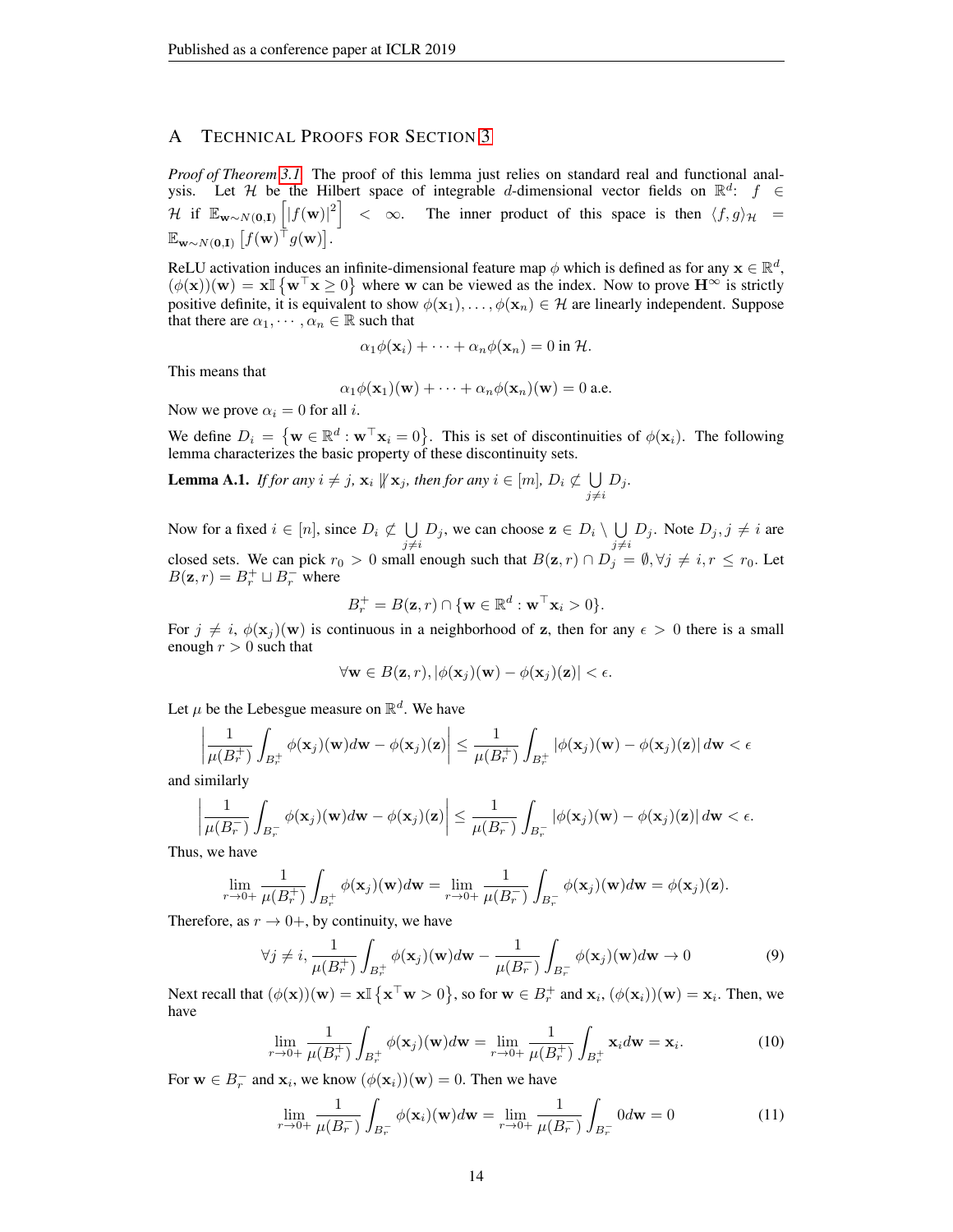Now recall  $\sum_i \alpha_i \phi(\mathbf{x}_i) \equiv 0$ . Using Equation [\(9\)](#page-13-1), [\(10\)](#page-13-2) and [\(11\)](#page-13-3), we have

$$
0 = \lim_{r \to 0+} \frac{1}{\mu(B_r^+)} \int_{B_r^+} \sum_j \alpha_j \phi(\mathbf{x}_j)(\mathbf{w}) d\mathbf{w} - \lim_{r \to 0+} \frac{1}{\mu(B_r^-)} \int_{B_r^-} \sum_j \alpha_j \phi(\mathbf{x}_j)(\mathbf{w}) d\mathbf{w}
$$
  
\n
$$
= \sum_j \alpha_j \left( \lim_{r \to 0+} \frac{1}{\mu(B_r^+)} \int_{B_r^+} \phi(\mathbf{x}_j)(\mathbf{w}) d\mathbf{w} - \lim_{r \to 0+} \frac{1}{\mu(B_r^-)} \int_{B_r^-} \phi(\mathbf{x}_j)(\mathbf{w}) d\mathbf{w} \right)
$$
  
\n
$$
= \sum_j \alpha_j (\delta_{ij} \mathbf{x}_i)
$$
  
\n
$$
= \alpha_i \mathbf{x}_i
$$

Since  $x_i \neq 0$ , we must have  $\alpha_i = 0$ . We complete the proof.

*Proof of Lemma A.1.* Let  $\mu$  be the canonical Lebesgue measure on  $D_i$ . We have  $\sum_{j\neq i} \mu(D_i \cap D_j)$ 0 because  $D_i \cap D_j$  is a hyperplane in  $D_i$ . Now we bound

$$
\mu(D_i \cap \bigcup_{j \neq i} D_j) \leq \sum_{j \neq i} \mu(D_i \cap D_j) = 0.
$$

This implies our desired result.

*Proof of Lemma* [3.1.](#page-4-5) For every fixed  $(i, j)$  pair,  $H_{ij}(0)$  is an average of independent random variables. Therefore, by Hoeffding inequality, we have with probability  $1 - \delta'$ ,

$$
\left|\mathbf{H}_{ij}(0)-\mathbf{H}_{ij}^{\infty}\right| \leq \frac{2\sqrt{\log(1/\delta')}}{\sqrt{m}}.
$$

Setting  $\delta' = n^2 \delta$  and applying union bound over  $(i, j)$  pairs, we have for every  $(i, j)$  pair with probability at least  $1 - \delta$ 

$$
\left|\mathbf{H}_{ij}(0)-\mathbf{H}_{ij}^{\infty}\right| \leq \frac{4\sqrt{\log(n/\delta)}}{\sqrt{m}}.
$$

Thus we have

$$
\|\mathbf{H}(0) - \mathbf{H}^{\infty}\|_{2}^{2} \leq \|\mathbf{H}(0) - \mathbf{H}^{\infty}\|_{F}^{2} \leq \sum_{i,j} |\mathbf{H}_{ij}(0) - \mathbf{H}_{ij}^{\infty}|^{2} \leq \frac{16n^{2} \log(n/\delta)}{m}.
$$

Thus if  $m = \Omega\left(\frac{n^2 \log(n/\delta)}{\lambda^2}\right)$  $\lambda_0^2$ we have the desired result.

*Proof of Lemma* [3.4.](#page-6-2) Suppose the conclusion does not hold at time t. If there exists  $r \in [m]$ ,  $\|\mathbf{w}_r(t) - \mathbf{w}_r(0)\| \ge R'$  or  $\|\mathbf{y} - \mathbf{u}(t)\|_2^2 > \exp(-\lambda_0 t) \|\mathbf{y} - \mathbf{u}(0)\|_2^2$ , then by Lemma [3.3](#page-5-0) we know there exists  $s \le t$  such that  $\lambda_{\min}(\mathbf{H}(s)) < \frac{1}{2}\lambda_0$ . By Lemma [3.2](#page-5-1) we know there exists

$$
t_0 = \inf \left\{ t > 0 : \max_{r \in [m]} ||\mathbf{w}_r(t) - \mathbf{w}_r(0)||_2^2 \ge R \right\}.
$$

Thus at  $t_0$ , there exists  $r \in [m]$ ,  $\|\mathbf{w}_r(t_0) - \mathbf{w}_r(0)\|^2 = R$ . Now by Lemma [3.2,](#page-5-1) we know  $\mathbf{H}(t_0) \ge \frac{1}{2}\lambda_0$  for  $t' \le t_0$ . However, by Lemma [3.3,](#page-5-0) we know  $\|\mathbf{w}_r(t_0) - \mathbf{w}_r(0)\|_2 < R' < R$ . Contradiction.

For the other case, at time  $t$ ,  $\lambda_{\min}(\mathbf{H}(t)) < \frac{1}{2}\lambda_0$  we know there exists

$$
t_0 = \inf \left\{ t \ge 0 : \max_{r \in [m]} ||\mathbf{w}_r(t) - \mathbf{w}_r(0)||_2^2 \ge R \right\}.
$$

The rest of the proof is the same as the previous case.

 $\Box$ 

 $\Box$ 

 $\Box$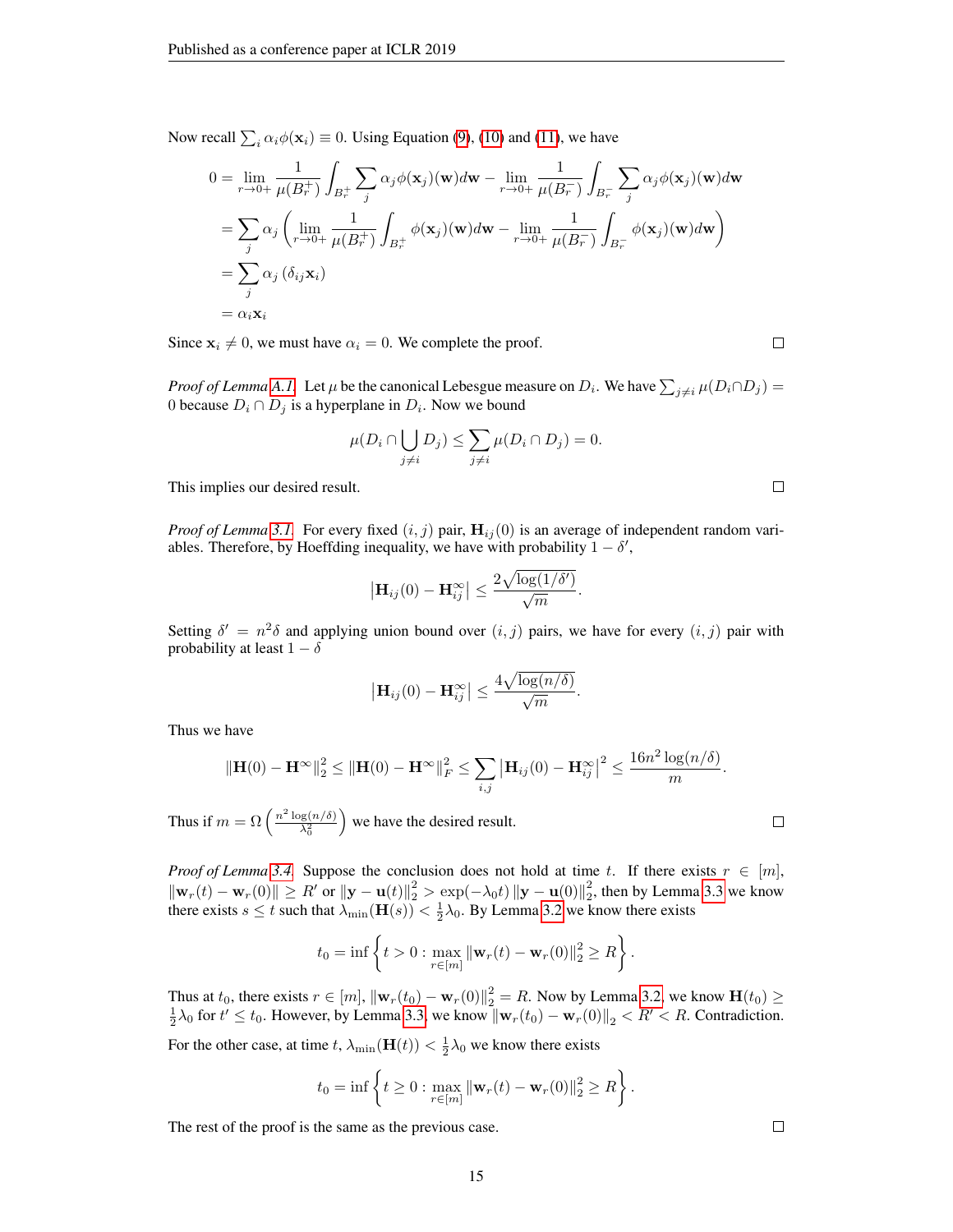#### A.1 PROOF OF THEOREM [3.3](#page-6-1)

In this section we show using gradient flow to jointly train both the first layer and the output layer we can still achieve 0 training loss. We follow the same approach we used in Section [3.](#page-3-3) Recall the gradient for a.

$$
\frac{\partial L(\mathbf{w}, \mathbf{a})}{\partial \mathbf{a}} = \frac{1}{\sqrt{m}} \sum_{i=1}^{n} \left( f(\mathbf{w}, \mathbf{a}, \mathbf{x}_i) - y_i \right) \begin{pmatrix} \sigma\left(\mathbf{w}_1^{\top} \mathbf{x}_i\right) \\ \cdots \\ \sigma\left(\mathbf{w}_m^{\top} \mathbf{x}_i\right) \end{pmatrix} . \tag{12}
$$

We compute the dynamics of an individual prediction.

$$
\frac{du_i(t)}{dt} = \sum_{r=1}^m \langle \frac{\partial u_i(t)}{\partial \mathbf{w}_r(t)}, \frac{\partial \mathbf{w}_r(t)}{\partial t} \rangle + \sum_{r=1}^m \frac{du_i(t)}{da_r(t)} \cdot \frac{da_r(t)}{dt}.
$$
(13)

Recall we have found a convenient expression for the first term.

$$
\sum_{r=1}^{m} \langle \frac{\partial u_i(t)}{\partial \mathbf{w}_r(t)}, \frac{\partial \mathbf{w}_r(t)}{\partial t} \rangle = \sum_{j=1}^{n} (y_j - u_j(t)) \mathbf{H}_{ij}(t)
$$

where

$$
\mathbf{H}_{ij}(t) = \frac{1}{m} \mathbf{x}_i^{\top} \mathbf{x}_j \sum_{r=1}^m a_r^2(t) \mathbb{I} \left\{ \mathbf{x}_i^{\top} \mathbf{w}_r(t) \ge 0, \mathbf{x}_j^{\top} \mathbf{w}_r(t) \ge 0 \right\}.
$$

For the second term, it easy to derive

$$
\sum_{r=1}^{m} \frac{du_i(t)}{da_r} \cdot \frac{d\mathbf{a}_r(t)}{dt} = \sum_{r=1}^{m} (y_j - u_j(t)) \mathbf{G}_{ij}(t)
$$

where

$$
\mathbf{G}_{ij}(t) = \frac{1}{m}\sigma\left(\mathbf{w}_r^{\top}\mathbf{x}_i\right)\sigma\left(\mathbf{w}_r^{\top}\mathbf{x}_j\right).
$$
 (14)

Therefore we have

$$
\frac{d\mathbf{u}(t)}{dt} = (\mathbf{H}(t) + \mathbf{G}(t)) (\mathbf{y} - \mathbf{u}(t)).
$$

First use the same concentration arguments as in Lemma [3.1,](#page-4-5) we can show  $\lambda_{\min}(\mathbf{H}(0)) \geq \frac{3\lambda_0}{4}$ with  $1 - \delta$  probability over the initialization. In the following, our arguments will base on that  $\lambda_{\min}(\mathbf{H}(0)) \geq \frac{3\lambda_0}{4}.$ 

The following lemma shows as long as  $H(t)$  has lower bounded least eigenvalue, gradient flow enjoys a linear convergence rate. The proof is analogue to the first part of the proof of Lemma [3.3.](#page-5-0)

<span id="page-15-0"></span>**Lemma A.2.** If for  $0 \leq s \leq t$ ,  $\lambda_{\min}(\mathbf{H}(s)) \geq \frac{\lambda_0}{2}$ , we have  $\|\mathbf{y} - \mathbf{u}(t)\|_2^2 \leq$  $\exp(-\lambda_0 t) \| \mathbf{y} - \mathbf{u}(0) \|_2^2.$ 

*Proof of Lemma [A.2.](#page-15-0)* We can calculate the loss function dynamics

$$
\frac{d}{dt} \|\mathbf{y} - \mathbf{u}(t)\|_{2}^{2} = -2(\mathbf{y} - \mathbf{u}(t))^\top (\mathbf{H}(t) + \mathbf{G}(t)) (\mathbf{y} - \mathbf{u}(t))
$$
\n
$$
\leq -2(\mathbf{y} - \mathbf{u}(t))^\top (\mathbf{H}(t)) (\mathbf{y} - \mathbf{u}(t))
$$
\n
$$
\leq -\lambda_{0} \|\mathbf{y} - \mathbf{u}(t)\|_{2}^{2}
$$

where in the first inequality we use the fact that  $G(t)$  is Gram matrix thus it is positive.<sup>[8](#page-15-1)</sup> Thus we have  $\frac{d}{dt} \left( \exp(\lambda_0 t) \| \mathbf{y} - \mathbf{u}(t) \|_2^2 \right) \le 0$  and  $\exp(\lambda_0 t) \| \mathbf{y} - \mathbf{u}(t) \|_2^2$  is a decreasing function with respect to  $t$ . Using this fact we can bound the loss

$$
\|\mathbf{y}-\mathbf{u}(t)\|_2^2 \le \exp(-\lambda_0 t) \left\|\mathbf{y}-\mathbf{u}(0)\right\|_2^2.
$$

 $\Box$ 

<span id="page-15-1"></span><sup>&</sup>lt;sup>8</sup>In the proof, we have not take the advantage of  $G(t)$  being a positive semidefinite matrix. Note if  $G(t)$  is strictly positive definite, we can achieve faster convergence rate.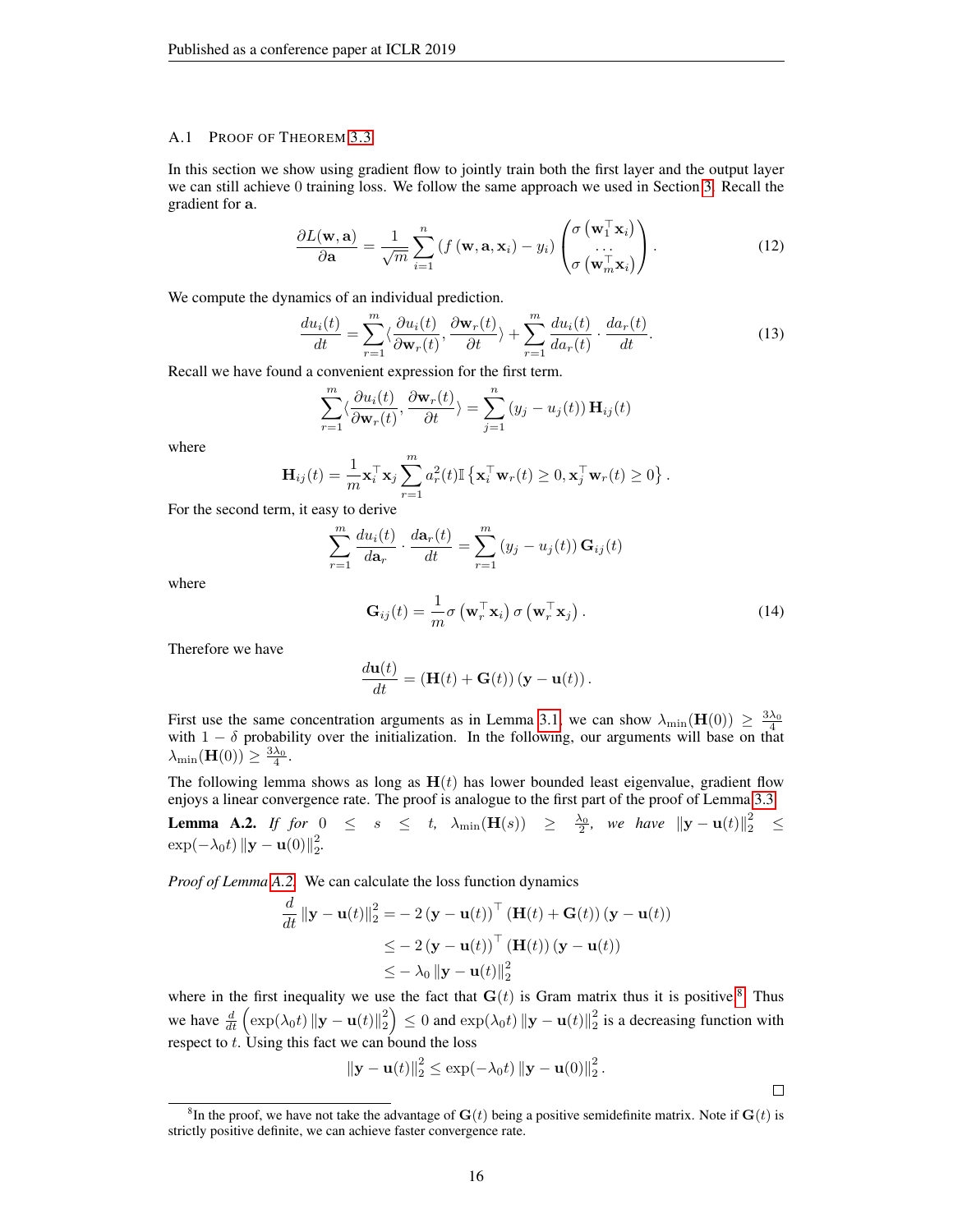We continue to follow the analysis in Section [3.](#page-3-3) For convenience, we define

$$
R_w = \frac{\sqrt{2\pi}\lambda_0\delta}{32n^2}, R_a = \frac{\lambda_0}{16n^2}, R'_w = \frac{4\sqrt{n}\left\|\mathbf{y} - \mathbf{u}_0\right\|_2}{\sqrt{m}\lambda_0}, R'_a = \frac{8\sqrt{n}\left\|\mathbf{y} - \mathbf{u}(0)\right\|_2\sqrt{\log(mn/\delta)}}{\sqrt{m}\lambda_0}.
$$

The first lemma characterizes how the perturbation in a and W affect the Gram matrix.

<span id="page-16-0"></span>**Lemma A.3.** With probability at least  $1 - \delta$  over initialization, if a set of weight vectors  $\{w_r\}_{r=1}^m$  and the output weight a satisfy for all  $r \in [m]$ ,  $\|w_r - w_r(0)\|_2 \le R_w$  and  $|a_r - a_r(0)| \le R_a$ , then *the matrix*  $\mathbf{H} \in \mathbb{R}^{n \times n}$  *defined by* 

$$
\mathbf{H}_{ij} = \frac{1}{m} \mathbf{x}_i^{\top} \mathbf{x}_j \sum_{r=1}^{m} \mathbf{a}_r^2 \mathbb{I} \left\{ \mathbf{w}_r^{\top} \mathbf{x}_i \ge 0, \mathbf{w}_r^{\top} \mathbf{x}_j \ge 0 \right\}
$$

*satisfies*  $\left\Vert \mathbf{H}-\mathbf{H}(0)\right\Vert _{2}\leq\frac{\lambda_{0}}{4}$  and  $\lambda_{\min}\left(\mathbf{H}\right)>\frac{\lambda_{0}}{2}$ .

*Proof of Lemma [A.3.](#page-16-0)* Define a surrogate Gram matrix,

$$
\mathbf{H}' = \frac{1}{m} \sum_{r=1}^{m} \mathbb{I} \left\{ \mathbf{w}_{r}^{\top} \mathbf{x}_{i} \geq 0, \mathbf{w}_{r}^{\top} \mathbf{x}_{j} \geq 0 \right\}.
$$

Using the same analysis for Lemma [3.3,](#page-5-0) we know  $\|\mathbf{H}' - \mathbf{H}(0)\|_2 \leq \frac{4n^2 R_w}{\sqrt{2\pi}\delta}$ . Now we bound  $\mathbf{H} - \mathbf{H}'$ . For fixed  $(i, j) \in [n] \times [n]$ , we have

$$
\mathbf{H}_{ij} - \mathbf{H}'_{ij} = \left| \mathbf{x}_i^{\top} \mathbf{x}_j \frac{1}{m} \sum_{r=1}^m (\mathbf{a}_r^2 - 1) \mathbb{I} \left\{ \mathbf{w}_r^{\top} \mathbf{x}_i \ge 0, \mathbf{w}_r^{\top} \mathbf{x}_j \ge 0 \right\} \right| \le \max_{r \in [m]} \left| \mathbf{a}_r^2 - 1 \right| \le 2R_a.
$$

Therefore, we have  $\|\mathbf{H} - \mathbf{H}'\|_2 \leq \sum_{(i,j) \in [n] \times [n]} |\mathbf{H}_{ij} - \mathbf{H}'_{ij}| \leq 2n^2 R_a$ . Combing these two inequalities we have  $\|\mathbf{H} - \mathbf{H}(0)\|_2 \le \frac{4n^2 R_w}{\sqrt{2\pi}\delta} + 2n^2 R_a \le \frac{\lambda_0}{4}$ .

<span id="page-16-1"></span>**Lemma A.4.** *Suppose for*  $0 \le s \le t$ ,  $\lambda_{\min}(\mathbf{H}(s)) \ge \frac{\lambda_0}{2}$  and  $|\mathbf{a}_r(s) - \mathbf{a}_r(0)| \le R_a$ . Then we have  $\|\mathbf{w}_r(t) - \mathbf{w}_r(0)\|_2 \le R_w'.$ 

*Proof of Lemma [A.4.](#page-16-1)* We bound the gradient. Recall for  $0 \le s \le t$ ,

$$
\left\| \frac{d}{dt} \mathbf{w}_r(s) \right\|_2 = \left\| \sum_{i=1}^n (y_i - u_i) \frac{1}{\sqrt{m}} a_r(t) \mathbf{x}_i \mathbb{I} \left\{ \mathbf{w}_r(t)^\top \mathbf{x}_i \ge 0 \right\} \right\|_2
$$
  

$$
\le \frac{1}{\sqrt{m}} \sum_{i=1}^n |y_i - u_i(s)| |a_r(0) + R_a|
$$
  

$$
\le \frac{2\sqrt{n}}{\sqrt{m}} ||\mathbf{y} - \mathbf{u}(s)||_2 \le \frac{2\sqrt{n}}{\sqrt{m}} \exp(-\lambda_0 s/2) ||\mathbf{y} - \mathbf{u}(0)||_2
$$

Integrating the gradient and using Lemma [A.2,](#page-15-0) we can bound the distance from the initialization

$$
\|\mathbf{w}_r(t) - \mathbf{w}_r(0)\|_2 \le \int_0^t \left\| \frac{d}{ds} \mathbf{w}_r(s) \right\|_2 ds \le \frac{4\sqrt{n} \left\| \mathbf{y} - \mathbf{u}(0) \right\|_2}{\sqrt{m} \lambda_0}.
$$

.

<span id="page-16-2"></span>**Lemma A.5.** *With probability at least*  $1 - \delta$  *over initialization, the following holds. Suppose for*  $0 \leq s \leq t$ ,  $\lambda_{\min}(\mathbf{H}(s)) \geq \frac{\lambda_0}{2}$  and  $\|\mathbf{w}_r(s) - \mathbf{w}_r(0)\|_2 \leq R_w$ . Then we have  $|a(t) - a_r(0)| \leq R'_a$ *for all*  $r \in [m]$ *.* 

*Proof of Lemma [A.5.](#page-16-2)* Note for any  $i \in [n]$  and  $r \in [m]$ ,  $\mathbf{w}_r(0)^\top \mathbf{x}_i \sim N(0, 1)$ . Therefore applying Gaussian tail bound and union bound we have with probability at least  $1 - \delta$ , for all  $i \in [n]$  and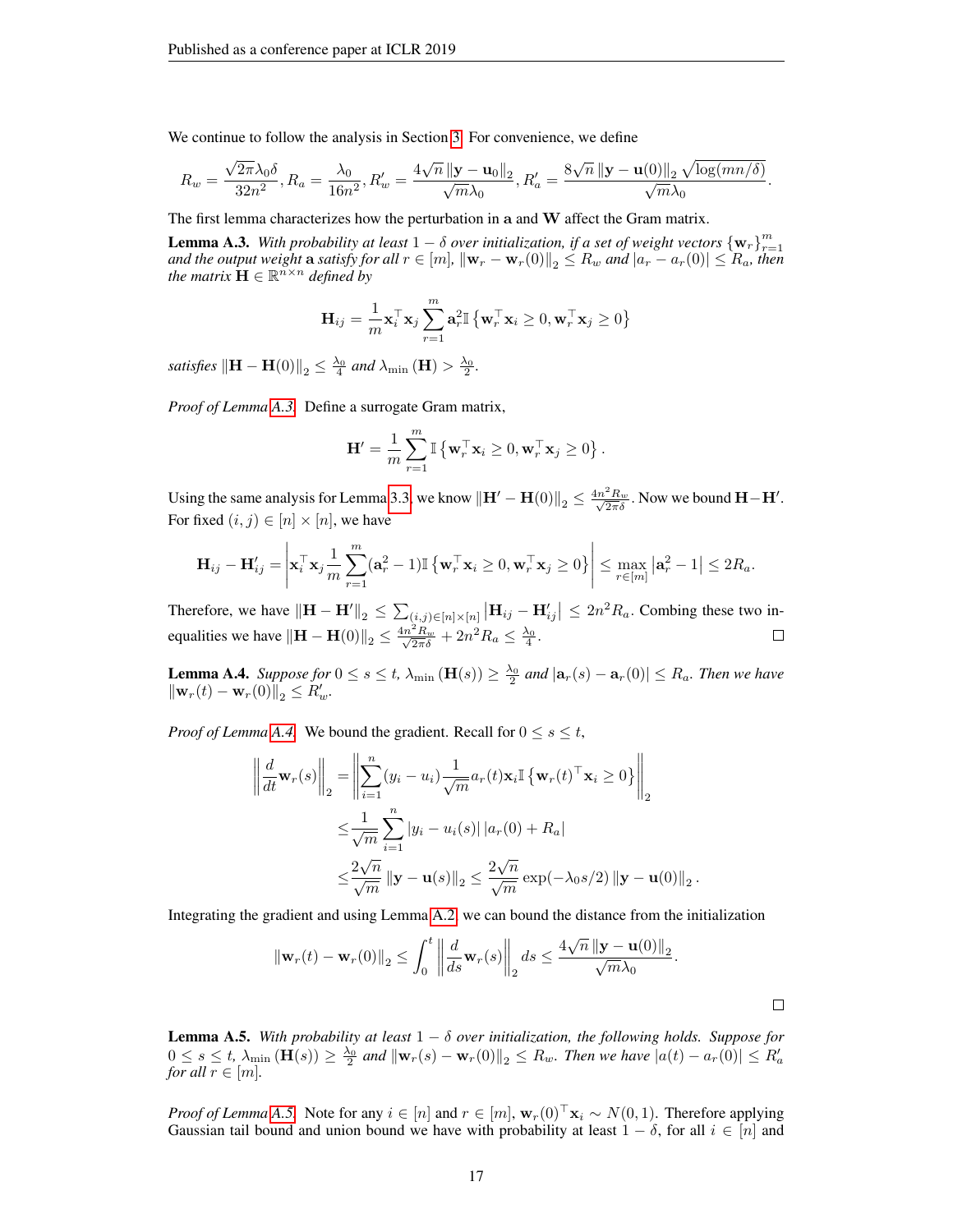$r \in [m], |\mathbf{w}_r(0)^\top \mathbf{x}_i| \leq 3\sqrt{\log(\frac{mn}{\delta})}$ . Now we bound the gradient. Recall for  $0 \leq s \leq t$ ,

$$
\begin{split}\n\left| \frac{d}{ds} a_r(s) \right| &= \left| \frac{1}{\sqrt{m}} \sum_{i=1}^n \left( f\left(\mathbf{w}(s), \mathbf{a}(s), \mathbf{x}_i\right) - y_i \right) \left( \sigma\left(\mathbf{w}_r(s)^\top \mathbf{x}_i\right) \right) \right| \\
&\leq \frac{1}{\sqrt{m}} \sqrt{n} \left\| \mathbf{y} - \mathbf{u}(s) \right\|_2 \left( \left| \mathbf{w}_r(s)^\top \mathbf{x}_i \right| + R_w \right) \\
&\leq \frac{1}{\sqrt{m}} \sqrt{n} \left\| \mathbf{y} - \mathbf{u}(s) \right\|_2 \left( 3 \sqrt{\log\left(\frac{mn}{\delta}\right)} + R_w \right) \leq \frac{4\sqrt{n} \left\| \mathbf{y} - \mathbf{u}(0) \right\| \exp(-\lambda_0 s/2) \sqrt{\log\left(\frac{mn}{\delta}\right)}}{\sqrt{m}}\n\end{split}
$$

Integrating the gradient, we can bound the distance from the initialization

$$
\left\|\mathbf{a}_r(t)-\mathbf{a}_r(0)\right\|_2 \leq \int_0^t \left\|\frac{d}{ds}\mathbf{w}_r(s)\right\|_2 ds \leq \frac{8\sqrt{n}\left\|\mathbf{y}-\mathbf{u}(0)\right\|_2\sqrt{\log(mn/\delta)}}{\sqrt{m}\lambda_0}.
$$

<span id="page-17-0"></span>**Lemma A.6.** If  $R'_w < R_w$  and  $R'_a < R_a$ , we have for all  $t \ge 0$ ,  $\lambda_{\min}(\mathbf{H}(t)) \ge \frac{1}{2}\lambda_0$ , for all  $r \in [m]$ ,  $\|\mathbf{w}_r(t) - \mathbf{w}_r(0)\|_2 \le R'_w$ ,  $|a_r(t) - a_r(0)| \le R'_a$  and  $\|\mathbf{y} - \mathbf{u}(t)\|_2^2 \le \exp(-\lambda_0 t) \|\mathbf{y} - \mathbf{u}(0)\|_2^2$ .

*Proof of Lemma [A.6.](#page-17-0)* We prove by contradiction. Let  $t > 0$  be the smallest time that the conclusion does not hold. Then either  $\lambda_{\min}(\mathbf{H}(t)) < \frac{\lambda_0}{2}$  or there exists  $r \in [m]$ ,  $\|\mathbf{w}_r(t) - \mathbf{w}_r(0)\|_2 \le R'_w$ or there exists  $r \in [m]$ ,  $|a_r - a_r(0)| \leq R'_a$ . If  $\lambda_{\min}(\mathbf{H}(t)) < \frac{\lambda_0}{2}$ , by Lemma [A.3,](#page-16-0) we know there exists  $s < t$  such that either there exists  $r \in [m]$ ,  $\|\mathbf{w}_r(s) - \mathbf{w}_r(0)\|_2 \le R_w$  or there exists  $r \in [m], |a_r(s) - a_r(0)| \le R_a$ . However, since  $R_w' < R_w$  and  $R_a' < R_a$ . This contradicts with the minimality of t. If there exists  $r \in [m]$ ,  $\|\mathbf{w}_r - \mathbf{w}_r(0)\|_2 \le R'_w$ , then by Lemma [A.4,](#page-16-1) we know there exists  $s < t$  such that  $r \in [m]$ ,  $|a_r(s) - a_r(0)| \le R_a$  or  $\lambda_{\min}(\mathbf{H}(s)) < \frac{\lambda_0}{2}$ . However, since  $R'_w < R_w$  and  $R'_a < R_a$ . This contradicts with the minimality of t. The last case is similar for which we can simply apply Lemma [A.5.](#page-16-2)

Based on Lemma [A.2,](#page-15-0) we only need to ensure  $R'_w < R_w$  and  $R_a < R'_a$ . By the proof in Section [3,](#page-3-3) we know with probability at least  $\delta$ ,  $\|\mathbf{y} - \mathbf{u}(0)\|_2 \leq \frac{C\sqrt{n}}{\delta}$  $\frac{\sqrt{n}}{2}$  for some large constant C. Note our section on m in Theorem [3.3](#page-6-1) suffices to ensure  $\tilde{R}'_w < \tilde{R}_w$  and  $R_a < R'_a$ . We now complete the proof.

## B TECHNICAL PROOFS FOR SECTION [4](#page-7-4)

*Proof of Corollary [4.1.](#page-7-2)* We use the norm of gradient to bound this distance.

$$
\|\mathbf{w}_r(k+1) - \mathbf{w}_r(0)\|_2 \leq \eta \sum_{k'=0}^k \left\| \frac{\partial L(\mathbf{W}(k'))}{\partial \mathbf{w}_r(k')} \right\|_2
$$
  
\n
$$
\leq \eta \sum_{k'=0}^k \frac{\sqrt{n} \|\mathbf{y} - \mathbf{u}(k')\|_2}{\sqrt{m}}
$$
  
\n
$$
\leq \eta \sum_{k'=0}^k \frac{\sqrt{n} (1 - \frac{\eta \lambda_0}{2})^{k'/2}}{\sqrt{m}} \|\mathbf{y} - \mathbf{u}(k')\|_2
$$
  
\n
$$
\leq \eta \sum_{k'=0}^\infty \frac{\sqrt{n} (1 - \frac{\eta \lambda_0}{2})^{k'/2}}{\sqrt{m}} \|\mathbf{y} - \mathbf{u}(k')\|_2
$$
  
\n
$$
= \frac{4\sqrt{n} \|\mathbf{y} - \mathbf{u}(0)\|_2}{\sqrt{m} \lambda_0}.
$$

.

 $\Box$